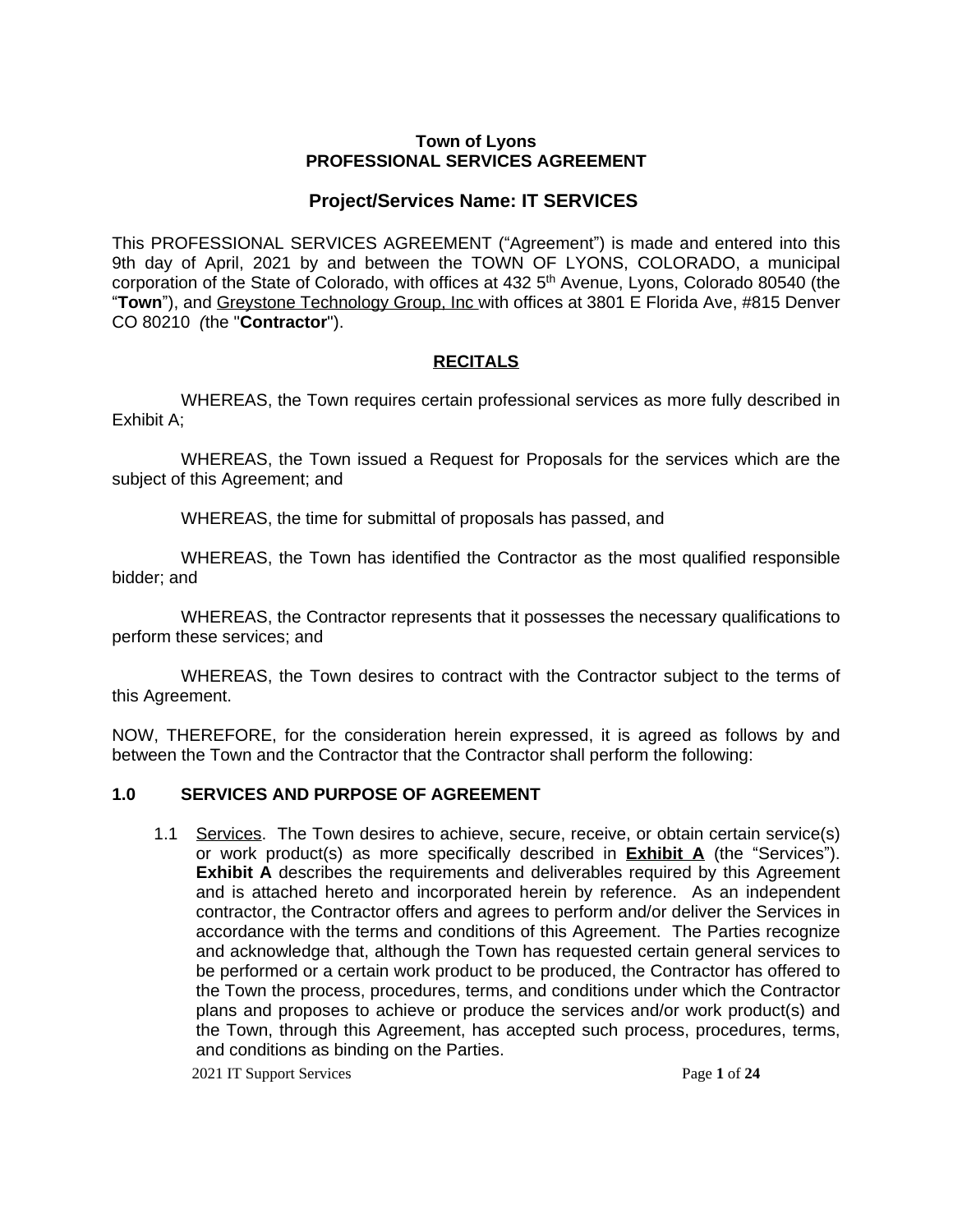- 1.2 Town Representative. The Town assigns Victoria Simonsen or her designee, as the Town Representative for this Agreement. The Town Representative will monitor the Contractor's progress and performance under this Agreement and shall be available to the Contractor to respond to questions, assist in understanding Town policies, procedures, and practices, and supervise the performance of any Town obligations under this Agreement.
- 1.3 Changes to Services. Any changes to the Services that are mutually agreed upon between the Town and the Contractor shall be made in a formal writing referencing this Agreement and, only upon execution by both Parties of such formal writing, shall become an amendment to the Services described in this Agreement. To be effective, any written change must be signed by the Contractor and by the Town or by a person expressly authorized in writing to sign on behalf of the Town. Changes to the Services or to this Agreement shall not be made through oral agreement or electronic mail messages.
- 1.4 Meeting Attendance. The Contractor shall attend such meetings of the Town relative to the Scope of Work set forth in **Exhibit A** as may be requested by the Town. Any requirement made by the named representatives of the Town shall be given with reasonable notice to the Contractor so that a representative may attend.
- 1.5 Agreement to Comply with Requisite Provisions Based On Funding Source. If checked in Section 11.0 below, the Town will pay in whole or in part for the Services rendered hereunder with federal or State based grant funding. Contractor agrees to comply with all provisions set forth in any Attachment as noted and if checked.
- 1.6 Lawful Performance. It is further agreed that no party to this Agreement will perform contrary to any state, federal, or county law, or any of the ordinances of the Town of Lyons, Colorado.

# **2.0 COMPENSATION**

- 2.1 Commencement of and Compensation for Services. Following execution of this Agreement by the Town, the Contractor shall be authorized to and shall commence performance of the Services as described in **Exhibit A**, subject to the requirements and limitations on compensation as provided by this Section 2.0 and its subsections. Compensation to be paid hereunder shall not exceed Fiftyone Thousand and Three Hundred Dollars (\$51,300.00). Unless a larger amount is agreed to by and between the Parties in accordance with the amendment requirements of this agreement.
	- A. Method of Compensation. The Contractor shall perform the Services and shall invoice the Town for work performed based on the rates and/or compensation methodology and amounts described in **Exhibit B. These invoices for payment should be emailed to [ap@townoflyons.com](mailto:ap@townoflyons.com), or mailed to: Town of Lyons, PO Box 49, Lyons, CO 80540.** Monthly, partial, progress payments shall be made by the Town to the Contractor for the work completed. Progress payments shall not constitute a waiver of the right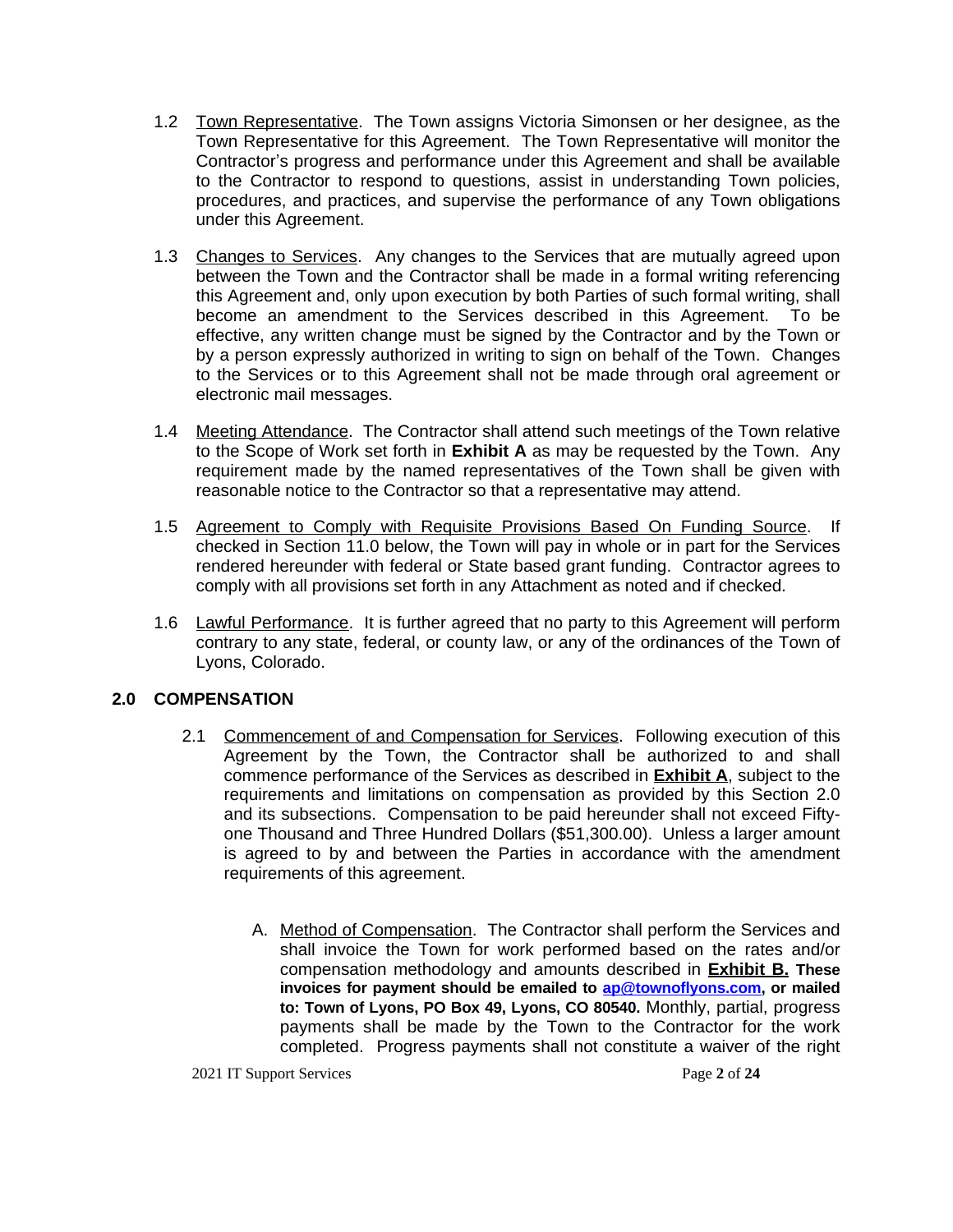of the Town to require the fulfillment of all material terms of this Agreement.

- B. Final Payment. Final payment may be requested by the Contractor upon completion and acceptance, by the Town, of all work or Services as set forth in Exhibit A.
- C. Extra Work. Should work beyond that described in Exhibit A be required, it will be paid for as extra work at a cost to be agreed upon in separate written agreement by the Town and the Contractor prior to commencement of the additional work. Such additional agreements shall be executed and approved by all persons required by Town purchasing ordinances or policies
- D. Releases or Receipts. The Town, before making any payment, may require the Contractor to furnish at no additional charge releases or receipts from any or all persons performing work under this Agreement and/or supplying material or services to the Contractor, or any subcontractor if this is deemed necessary to protect the Town's interest. The Town, however, may in its discretion make payment in part or full to the Contractor without requiring the furnishing of such releases or receipts
- 2.2 Reimbursable Expenses. If this Agreement is for lump sum compensation, there shall be no reimbursable expenses. If the Agreement is for compensation based on a time and materials methodology, the following shall be considered "reimbursable expenses" for purposes of this Agreement and may be billed to the Town without administrative mark-up but which must be accounted for by the Contractor and proof of payment shall be provided by the Contractor with the Contractor's monthly invoices:
	- None

Vehicle Mileage (billed at not more than the prevailing per mile charge permitted by the IRS as a tax deductible business expense)

Printing and Photocopying Related to the Services (billed at actual cost)

**Long Distance Telephone Charges Related to the Services** 

Postage and Delivery Services

Lodging and Meals (but only with prior written approval of the Town as to dates and maximum amount)

Any fee, cost, charge, or expense incurred by the Contractor not otherwise specifically authorized by this Agreement shall be deemed a non-reimbursable cost that shall be borne by the Contractor and shall not be billed or invoiced to the Town and shall not be paid by the Town.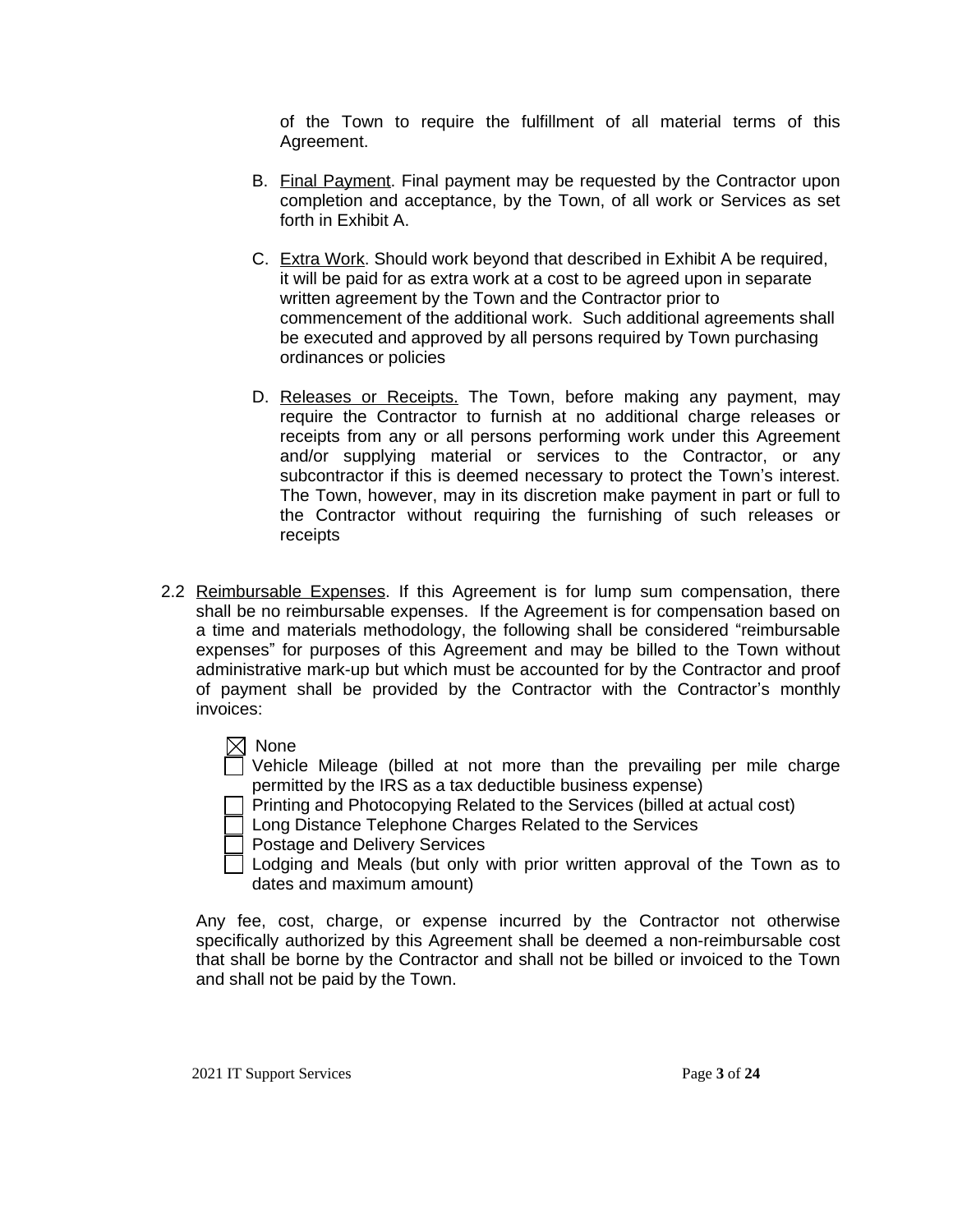- 2.3 Increases in Compensation or Reimbursable Expenses. Any increases or modification to the compensation or reimbursable expenses shall be subject to the approval of the Town and shall be made only by written amendment of this Agreement executed by both Parties.
- 2.4 Payment Processing. The Contractor shall submit invoices and requests for payment in a form acceptable to the Town. Invoices shall not be submitted more often than once each month unless otherwise approved by this Agreement or in writing by the Town in accordance with the amendment requirements of this Agreement. Unless otherwise directed or accepted by the Town, all invoices shall contain sufficient information to account for all appropriate measure(s) of Contractor work effort (e.g., task completion, work product delivery, or time) and all authorized reimbursable expenses for the Services during the stated period of the invoice. Following receipt of a Contractor's invoice, the Town shall promptly review the Contractor's invoice. All Town payments for Services rendered pursuant to this Agreement shall be issued in the business name of Contractor only, and in no event shall any such payments be issued to an individual. In no event shall any Town payments to Contractor be in the form of or based upon a salary or an hourly wage rate.
- 2.5 Town Dispute of Invoice or Invoiced Item(s). The Town may dispute any Contractor compensation and/or reimbursable expense requested by the Contractor described in any invoice and may request additional information from the Contractor substantiating any and all compensation sought by the Contractor before accepting the invoice. When additional information is requested by the Town, the Town shall advise the Contractor in writing, identifying the specific item(s) that are in dispute and giving specific reasons for any request for information. The Town shall pay the Contractor within forty-five (45) days of the receipt of an invoice for any undisputed charges or, if the Town disputes an item or invoice and additional information is requested, within thirty (30) days of acceptance of the item or invoice by the Town following receipt of the information requested and resolution of the dispute. To the extent possible, undisputed charges within the same invoice as disputed charges shall be timely paid in accordance with this Agreement. Payment by the Town shall be deemed made and completed upon hand delivery to the Contractor or designee of the Contractor or upon deposit of such payment or notice in the U.S. Mail, postage pre-paid, addressed to the Contractor.

# **3.0 CONTRACTOR'S REPRESENTATIONS AND OFFERED PERFORMANCE**

The Contractor offers to perform the Services in accordance with the following Contractorelected practices and procedures. By this Agreement, the Town accepts such offer and the following are hereby made part of the terms and conditions of this Agreement:

3.1 General. The Contractor shall become fully acquainted with the available information related to the Services. The Contractor shall affirmatively request from the Town Representative and the Town such information that the Contractor, based on the Contractor's professional experience, should reasonably expect is available and

2021 IT Support Services Page **4** of **24**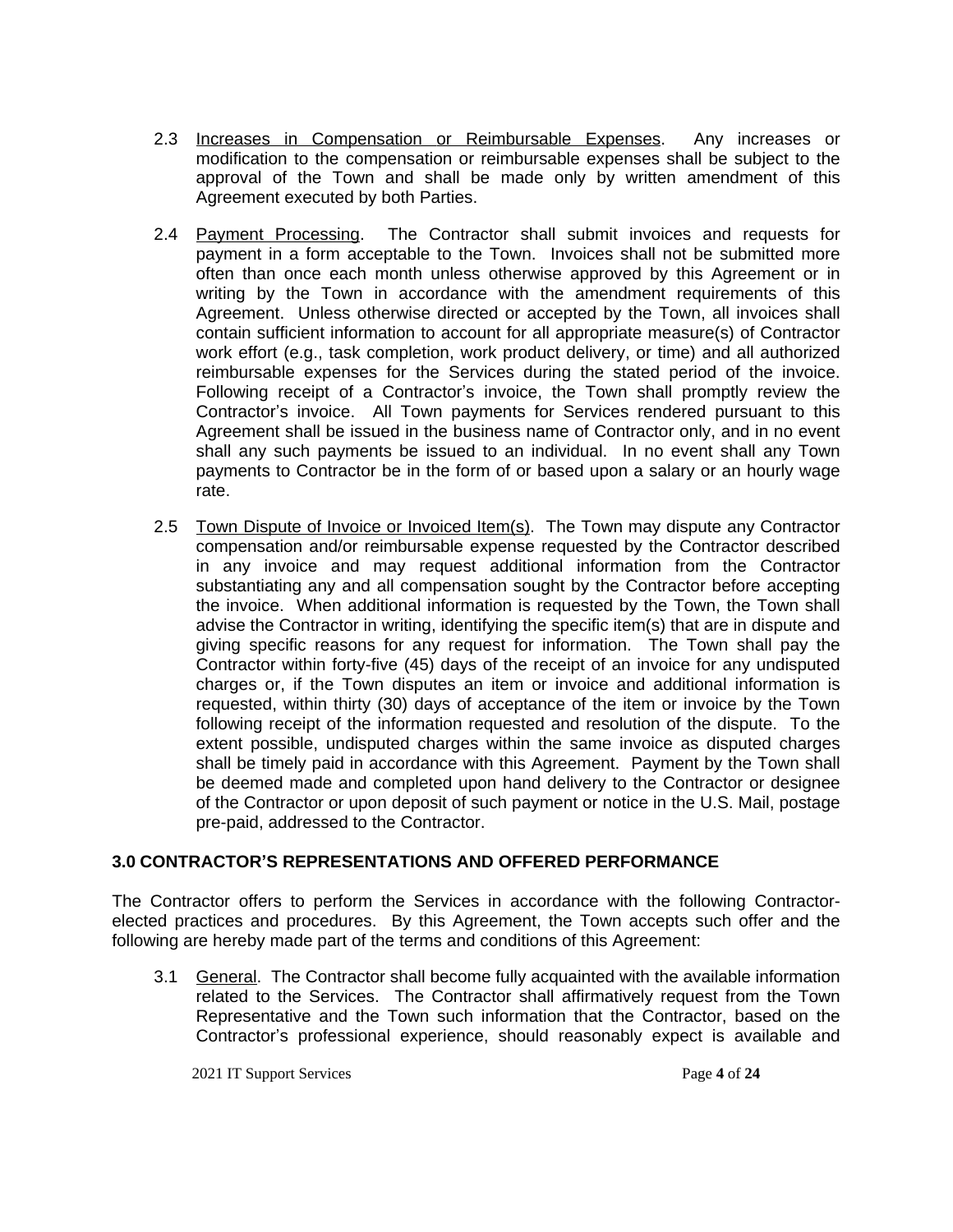which would be relevant to the performance of the Services. The Contractor shallpromptly inform the Town concerning ambiguities and uncertainties related to the Contractor's performance that are not addressed by the Agreement. The Contractor shall provide all of the Services in a timely and professional manner. The Contractor shall comply with all applicable federal, state and local laws, ordinances, regulations, and resolutions.

- 3.2 Independent Contractor. The Contractor shall perform the Services as an independent contractor and shall not be deemed by virtue of this Agreement to have entered into any partnership, joint venture, employer/employee or other relationship with the Town. This Agreement does not require the Contractor to work exclusively for the Town. This Agreement shall not be interpreted as the Town dictating or directing the Contractor's performance or the time of performance beyond a completion schedule and a range of mutually agreeable work hours, but shall be interpreted as the Contractor's offer and Town acceptance of terms and conditions for performance. The Contractor's business operations shall not be combined with the Town by virtue of this Agreement, and the Town will not provide any training to Contractor, its agents, or employees beyond that minimal level required for performance of the Services. The Parties acknowledge that the Contractor may require some assistance or direction from the Town in order for the Services to meet the Town's contractual expectations. Any provisions in this Agreement that may appear to grant the Town the right to direct or control Contractor or the Services shall be construed as Town plans or specifications regarding the Services.
- 3.3 Liability for Employment-Related Rights and Compensation. The Contractor shall be solely responsible for all compensation, benefits, insurance and employment-related rights of any person providing Services hereunder during the course of or arising or accruing as a result of any employment, whether past or present, with the Contractor, as well as all legal costs including attorney's fees incurred in the defense of any conflict or legal action resulting from such employment or related to the corporate amenities of such employment. The Contractor will comply with all laws, regulations, municipal codes, and ordinances and other requirements and standards applicable to the Contractor's employees, including, without limitation, federal and state laws governing wages and overtime, equal employment, safety and health, employees' citizenship, withholdings, reports and record keeping. **CONTRACTOR ACKNOWLEDGES THAT NEITHER IT NOR ITS AGENTS OR EMPLOYEES ARE ENTITLED TO UNEMPLOYMENT INSURANCE BENEFITS UNLESS CONTRACTOR OR SOME ENTITY OTHER THAN THE TOWN PROVIDES SUCH BENEFITS. CONTRACTOR FURTHER ACKNOWLEDGES THAT NEITHER IT NOR ITS AGENTS OR EMPLOYEES ARE ENTITLED TO WORKERS' COMPENSATION BENEFITS. CONTRACTOR ALSO ACKNOWLEDGES THAT IT IS OBLIGATED TO PAY FEDERAL AND STATE INCOME TAX ON ANY MONEYS EARNED OR PAID PURSUANT TO THIS AGREEMENT.** To the maximum extent permitted by law, Contractor waives all claims against the Town for any Employee Benefits; the Contractor will defend the Town from any claim and will indemnify the Town against any liability for any Employee Benefits for the Contractor imposed on the Town ; and the Contractor will reimburse the Town for any award, judgment, or fine against the Town based on the position the Contractor was ever the Town 's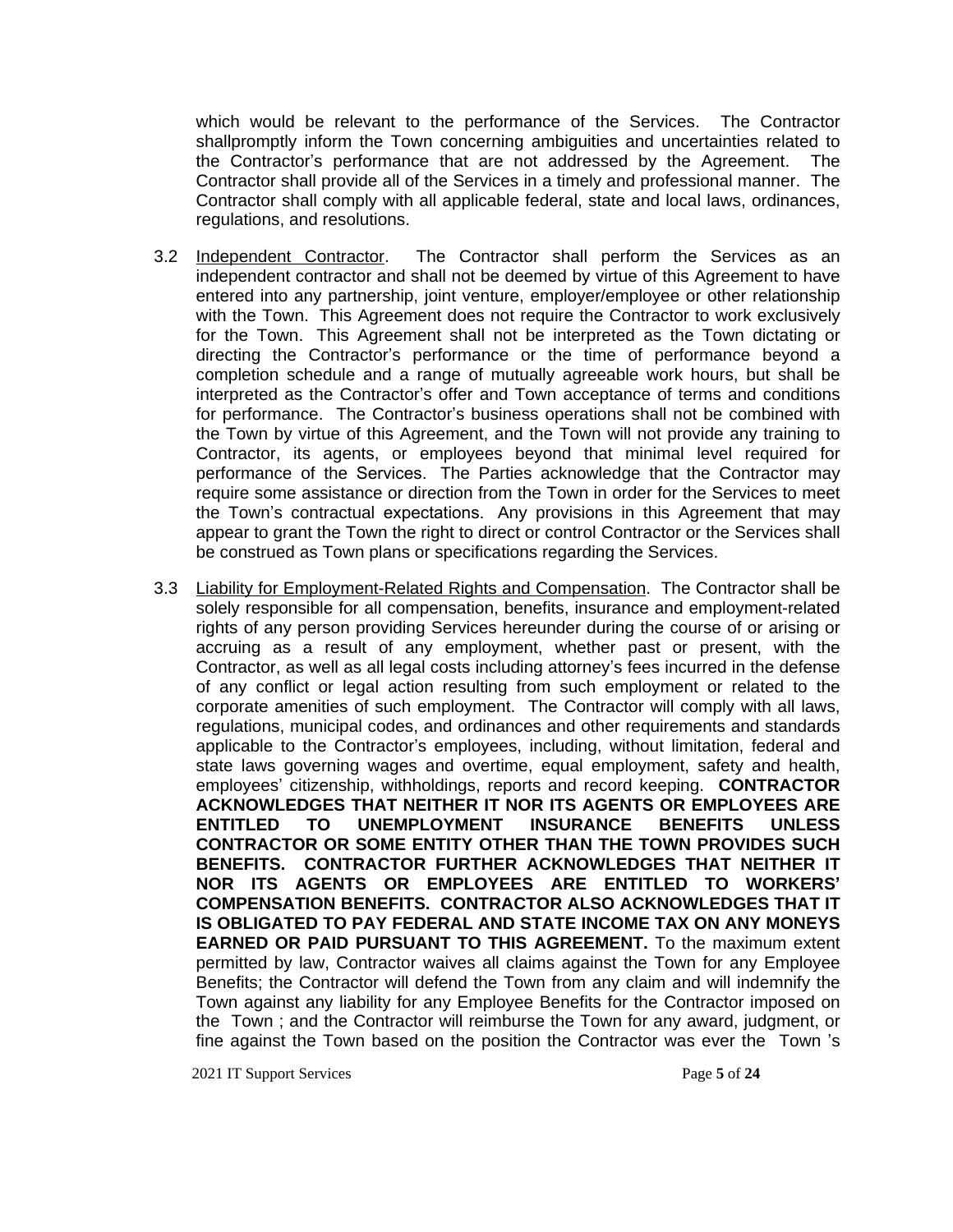employee, and all attorneys' fees and costs the Town reasonably incurs defending itself against any such liability.

- 3.4 Interaction with Public. The Contractor recognizes that its conduct during the performance of the Services hereunder reflects upon its reputation in the community as well as upon the public perception of the Town. Therefore, the Contractor offers and warrants to the Town that the Contractor, its agents and employees will conduct all of their interactions with the citizens and the public relating to the performance of the Services hereunder in such a manner as to provide customer service that reflects positively upon its reputation and the Town's public image.
- 3.5 Subcontractors. The Parties recognize and agree that subcontractors may be utilized by the Contractor for the performance of certain Services if and as described more particularly in **Exhibit A**; however, the engagement or use of subcontractors will not relieve or excuse the Contractor from performance of any obligations imposed in accordance with this Agreement and Contractor shall remain solely responsible for ensuring that any subcontractors engaged to perform Services hereunder shall perform such Services in accordance with all terms and conditions of this Agreement.
- 3.6 Standard of Performance. In performing the Services, the Contractor warrants that it shall use that degree of care, skill, and professionalism ordinarily exercised under similar circumstances by highly competent members of the same profession practicing in the State of Colorado. The Contractor represents to the Town that the Contractor is, and its employees or sub-contractors performing such Services are, properly licensed and/or registered within the State of Colorado for the performance of the Services (if licensure and/or registration is required by applicable law) and that the Contractor and employees possess the skills, knowledge, and abilities to perform the Services competently, timely, and professionally in accordance with this Agreement. In addition, the Contractor warrants and represents that it will provide the Services in accordance with more specific standards of performance as are included within **Exhibit A**. The Contractor represents, covenants and agrees that the Services will be provided to the Town free from any material errors. The Contractor's failure to meet or exceed any of the foregoing standards and warranties may be considered a material breach of this Agreement and may be grounds for termination of the Agreement pursuant to Section 4.0 below, in addition to any other remedies as provided in Section 9.0 below.
- 3.7 Review of Books and Records. The Contractor shall promptly comply with any written Town request for the Town or any of its duly authorized representatives to reasonably access and review any books, documents, papers, and records of the Contractor that are pertinent to the Contractor's performance under this Agreement for the purpose of the Town performing an audit, examination, or other review of the Services.
- 3.8 Licenses and Permits. The Contractor shall be responsible at the Contractor's expense for obtaining, and maintaining in a valid and effective status, all licenses and permits necessary to perform the Services unless specifically stated otherwise in this Agreement.

2021 IT Support Services Page **6** of **24**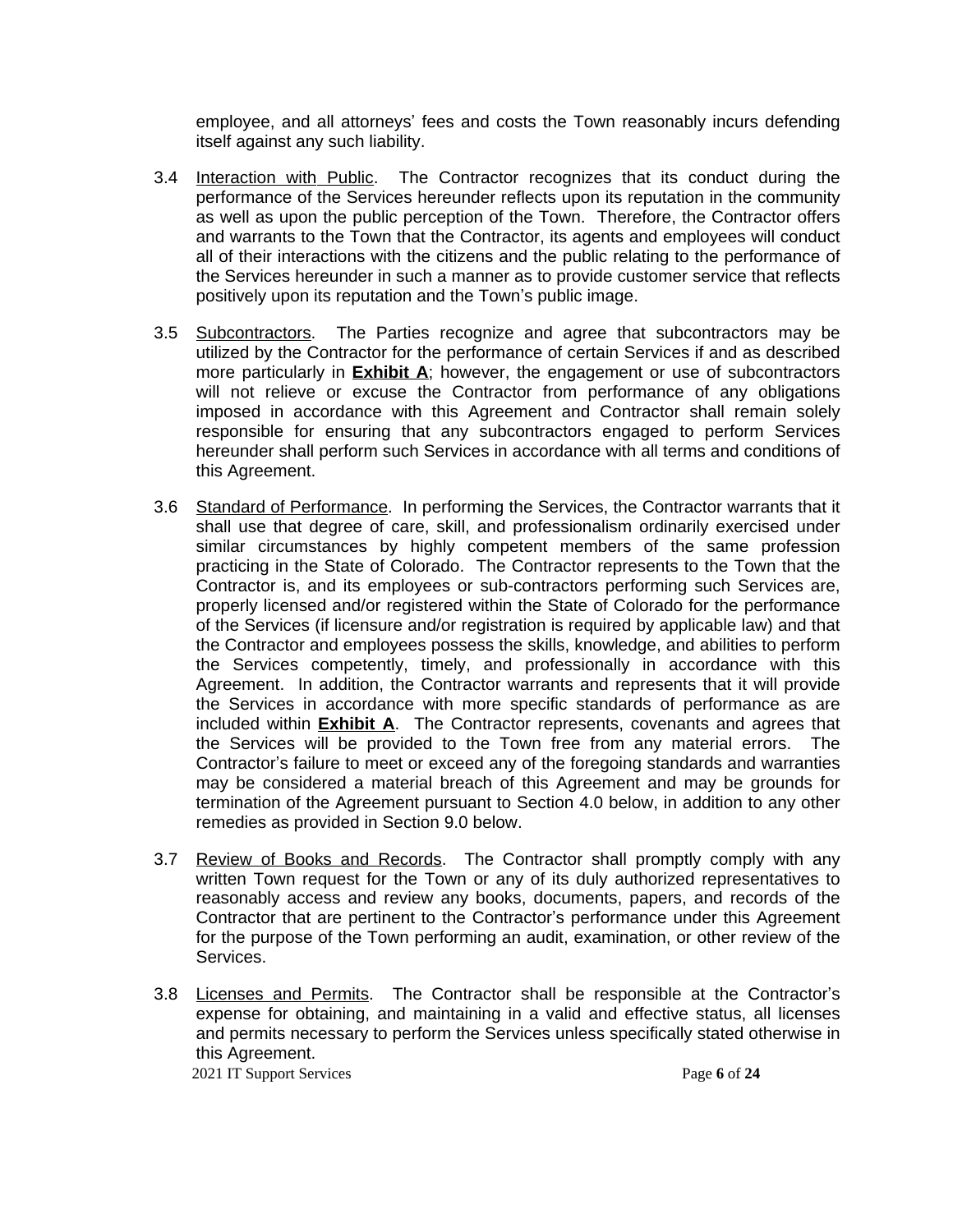- 3.9 Affirmative Action. The Contractor warrants that it will not discriminate against any employee or applicant for employment because of race, color, religion, sex or national origin. The Contractor warrants that it will take affirmative action to ensure applicants are employed, and employees are treated during employment without regard to their race, color, religion, sex or national origin. Such action shall include, but not be limited to the following: employment, upgrading, demotion or transfer; recruitment or recruitment advertising; layoff or termination; rates of pay or other forms of compensation; and selection for training, including apprenticeship.
- 3.10 Employment of or Contracts with Illegal Aliens. The Contractor shall not knowingly employ or contract with an illegal alien to perform work under this Agreement. The Contractor shall not contract with a subcontractor that fails to certify that the subcontractor does not knowingly employ or contract with any illegal aliens. By entering into this Agreement, the Contractor certifies as of the date of this Agreement that it does not knowingly employ or contract with an illegal alien who will perform work under this contract for Services and that the Contractor will participate in the e-verify program or department program in order to confirm the employment eligibility of all employees who are newly hired for employment to perform work under the public contract for services. The Contractor is prohibited from using either the e-verify program or the department program procedures to undertake preemployment screening of job applicants while this Agreement is being performed. If the Contractor obtains actual knowledge that a subcontractor performing work under this Agreement knowingly employs or contracts with an illegal alien, the Contractor shall be required to notify the subcontractor and the Town within three (3) days that the Contractor has actual knowledge that a subcontractor is employing or contracting with an illegal alien. The Contractor shall terminate the subcontract if the subcontractor does not stop employing or contracting with the illegal alien within three (3) days of receiving the notice regarding Contractor's actual knowledge. The Contractor shall not terminate the subcontract if, during such three (3) days, the subcontractor provides information to establish that the subcontractor has not knowingly employed or contracted with an illegal alien. The Contractor is required to comply with any reasonable request made by the Department of Labor and Employment made in the course of an investigation undertaken to determine compliance with this provision and applicable state law. If the Contractor violates this provision, the Town may terminate this Agreement, and the Contractor may be liable for actual and/or consequential damages incurred by the Town, notwithstanding any limitation on such damages provided by such Agreement.
- 3.11 Duty to Warn. The Contractor agrees to call to the Town's attention errors in any drawings, plans, sketches, instructions, information, requirements, procedures, and/or other data supplied to the Contractor (by the Town or by any other party) that it becomes aware of and believes may be unsuitable, improper, or inaccurate in a material way. However, the Contractor shall not independently verify the validity, completeness or accuracy of such information unless included in the Services or otherwise expressly engaged to do so by the Town.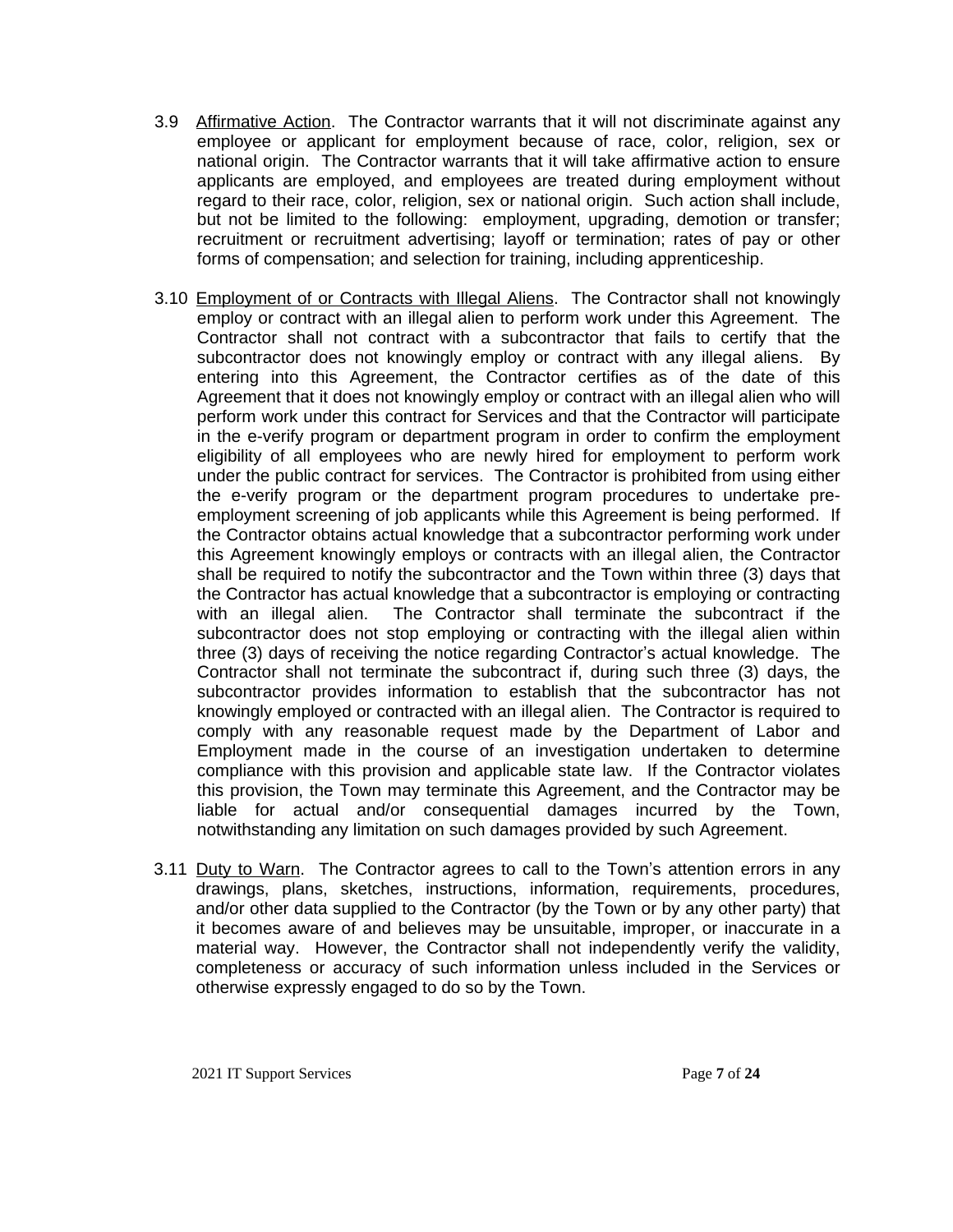# **4.0 TERM AND TERMINATION**

- 4.1 Term. This Agreement shall be effective on the **1st** of May, 2021 **at 12:01 a.m.**, (the "Effective Date"), and shall terminate at the earlier of the date on which all obligations of the parties have been met (to include all Services have been completed) or **11:59 p.m. on 30th day of April, 2022**, or on a prior date of termination permitted by this Agreement; provided, however, that the Parties may mutually agree in writing to extend the term of this Agreement, subject to annual appropriation. Those provisions that survive termination, to include the indemnification obligations and any warranty obligations, shall remain in effect past termination. The agreement is subject to a one-year extension for two consecutive years, if both parties agree and subject to appropriation.
- 4.2 Continuing Services Required. The Contractor shall perform the Services in accordance with this Agreement commencing on the Effective Date until such Services are terminated or suspended in accordance with this Agreement. The Contractor shall not temporarily delay, postpone, or suspend the performance of the Services without the written consent of the Town Board of Trustees, Town Administrator, the Town Representative, or other Town employee expressly authorized in writing to direct the Contractor's services.
- 4.3 Town Unilateral Termination. This Agreement may be terminated by the Town for any or no reason upon written notice delivered to the Contractor at least thirty (30) days prior to termination. In the event of the Town's exercise of the right of unilateral termination as provided by this paragraph:
	- A. Unless otherwise provided in any notice of termination, the Contractor shall provide no further services in connection with this Agreement after receipt of a notice of termination; and
	- B. All finished or unfinished documents, data, studies and reports prepared by the Contractor pursuant to this Agreement shall be delivered by the Contractor to the Town and shall become the property of the Town; and
	- C. The Contractor shall submit to the Town a final accounting and final invoice of charges for all outstanding and unpaid Services and reimbursable expenses performed prior to the Contractor's receipt of notice of termination and for any services authorized to be performed by the notice of termination as provided by Section 4.3(A) above. Such final accounting and final invoice shall be delivered to the Town within thirty (30) days of the date of termination; thereafter, no other invoice, bill, or other form of statement of charges owing to the Contractor shall be submitted to or accepted by the Town.
- 4.4 Termination for Non-Performance. Should a party to this Agreement fail to materially perform in accordance with the terms and conditions of this Agreement, this Agreement may be terminated by the performing party if the performing party first provides written notice to the non-performing party which notice shall specify the non-performance, provide both a demand to cure the non-performance and

2021 IT Support Services Page **8** of **24**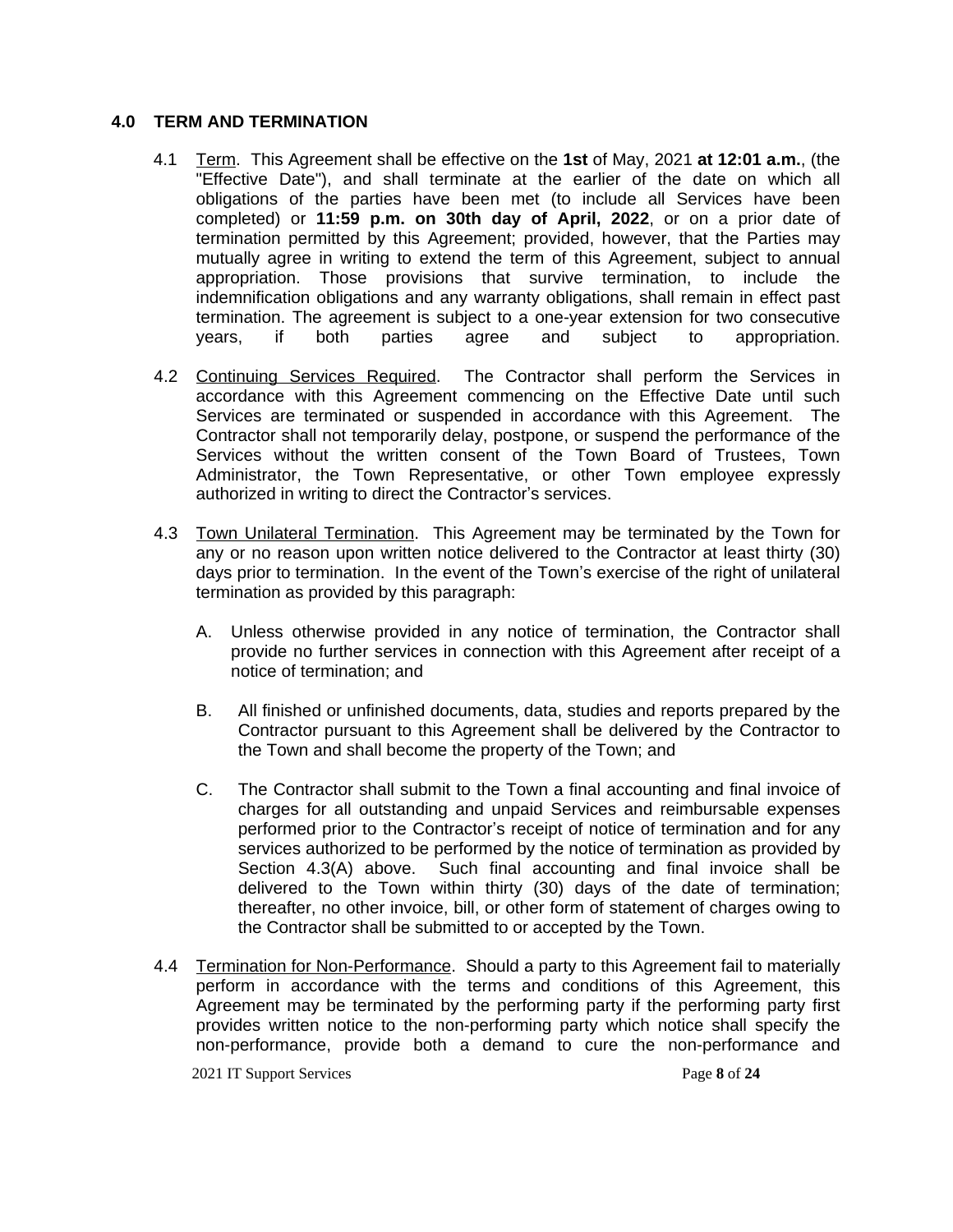reasonable time to cure the non-performance, and state a date upon which the Agreement shall be terminated if there is a failure to timely cure the nonperformance. For purpose of this Section 4.4, "reasonable time" shall be not less than five (5) business days. In the event of a failure to timely cure a nonperformance and upon the date of the resulting termination for non-performance, the Contractor shall prepare a final accounting and final invoice of charges for all performed but unpaid Services and authorized reimbursable expenses. Such final accounting and final invoice shall be delivered to the Town within fifteen (15) days of the date of termination; thereafter, no other invoice, bill, or other form of statement of charges owing to the Contractor shall be submitted to or accepted by the Town. Provided that notice of non-performance is provided in accordance with this Section 4.4, nothing in this Section 4.4 shall prevent, preclude, or limit any claim or action for default or breach of contract resulting from non-performance by a Party.

- 4.5 Unilateral Suspension of Services. The Town may suspend the Contractor's performance of the Services at the Town's discretion and for any reason by delivery of written notice of suspension to the Contractor which notice shall state a specific date of suspension. Upon receipt of such notice of suspension, the Contractor shall immediately cease performance of the Services on the date of suspension except: (1) as may be specifically authorized by the notice of suspension (e.g., to secure the work area from damage due to weather or to complete a specific report or study); or (2) for the submission of an invoice for Services performed prior to the date of suspension in accordance with this Agreement.
- 4.6 Delivery of Notice of Termination. Any notice of termination permitted by this Section 4.0 and its subsections shall be addressed to the person signing this Agreement on behalf of either Town or Contractor at the address shown below or such other address as either party may notify the other of and shall be deemed given upon delivery if personally delivered, or forty-eight (48) hours after deposited in the United States mail, postage prepaid, registered or certified mail, return receipt requested.

# **5.0 INSURANCE**

- 5.1 Insurance Generally. During the term of this Agreement, the Contractor shall obtain and shall continuously maintain, at the Contractor's expense, insurance of the kind and in the minimum amounts specified as follows:
	- $\Box$  The Contractor shall obtain and maintain the types, forms, and coverage(s) of insurance deemed by the Contractor to be sufficient to meet or exceed the Contractor's minimum statutory and legal obligations arising under this Agreement ("Contractor Insurance"); or
	- $\boxtimes$  The Contractor shall secure and maintain the following ("Required Insurance"):
		- $\boxtimes$  Worker's Compensation Insurance in the minimum amount required by applicable law for all employees and other persons as may be required by law. Such policy of insurance shall be endorsed to include the Town as a Certificate Holder.

2021 IT Support Services Page **9** of **24**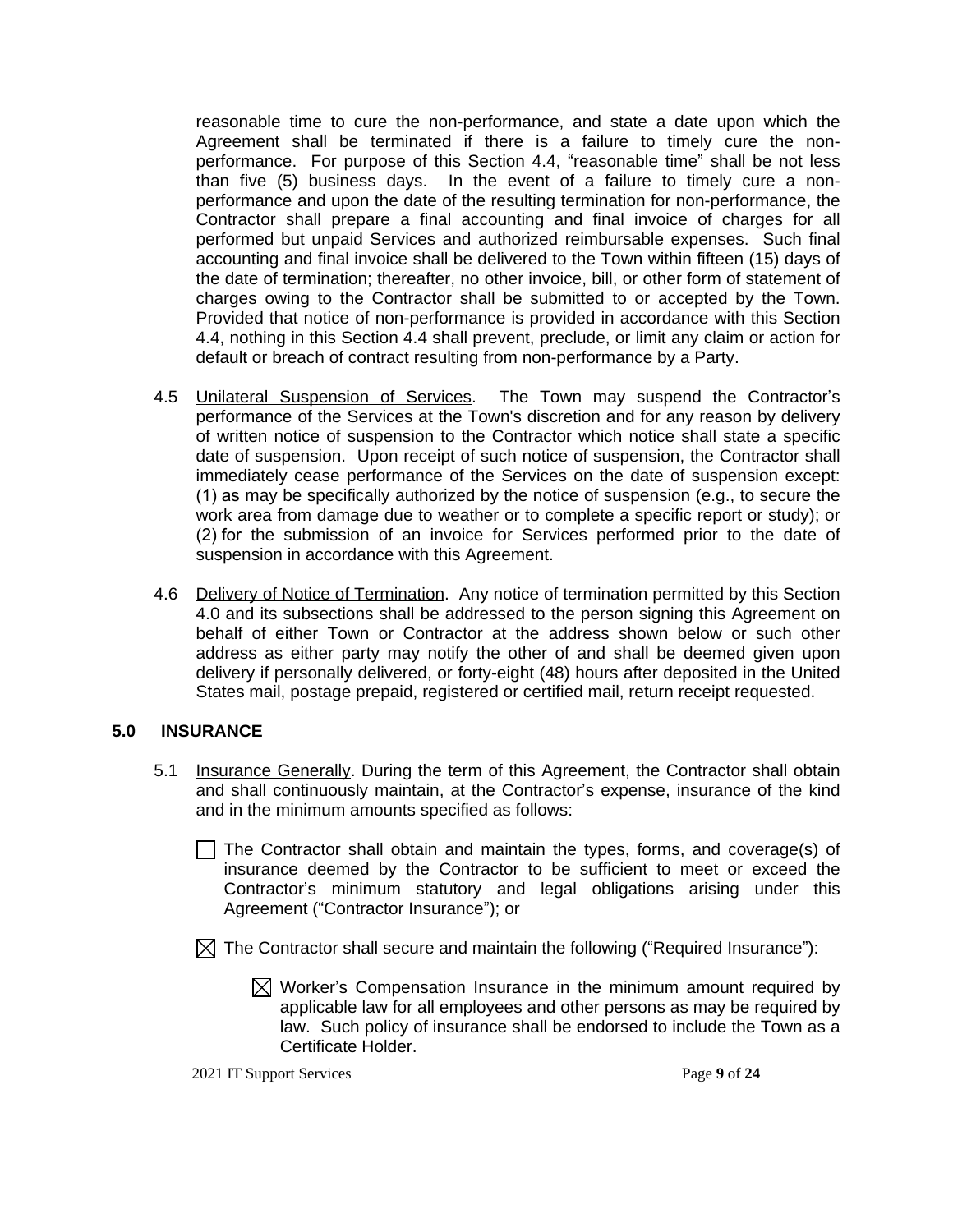- $\boxtimes$  Comprehensive General Liability insurance with minimum combined single limits of One Million Dollars (\$1,000,000) each occurrence and of Two Million Dollars (\$2,000,000) aggregate. The policy shall be applicable to all premises and all operations of the Contractor. The policy shall include coverage for bodily injury, broad form property damage (including completed operations), personal injury (including coverage for contractual and employee acts), blanket contractual, independent contractors, products, and completed operations. The policy shall contain a severability of interests provision. Coverage shall be provided on an "occurrence" basis as opposed to a "claims made" basis. Such insurance shall be endorsed to name the Town as Certificate Holder and name the Town, and its elected officials, officers, employees and agents as additional insured parties.
- $\boxtimes$  Comprehensive Automobile Liability insurance with minimum combined single limits for bodily injury and property damage of not less than One Million Dollars (\$1,000,000) each occurrence, One Million DOLLARS (\$1,000,000) aggregate, with respect to each of the Contractor's owned, hired and non-owned vehicles assigned to or used in performance of the Services. The policy shall contain a severability of interests provision. Such insurance coverage must extend to all levels of subcontractors. Such coverage must include all automotive equipment used in the performance of the Agreement, both on the work site and off the work site, and such coverage shall include non-ownership and hired cars coverage. Such insurance shall be endorsed to name the Town as Certificate Holder and name the Town, and its elected officials, officers, employees and agents as additional insured parties.

Professional Liability (errors and omissions) Insurance with a minimum limit of coverage of One Million Dollars (\$1,000,000.00) per claim and annual aggregate. Such policy of insurance shall be obtained and maintained for one (1) year following completion of all Services under this Agreement. Such policy of insurance shall be endorsed to include the Town as a Certificate Holder.

The Required Insurance shall be procured and maintained with insurers with an A- or better rating as determined by Best's Key Rating Guide. All Required Insurance shall be continuously maintained to cover all liability, claims, demands, and other obligations assumed by the Contractor.

- 5.2 Additional Requirements for All Policies. In addition to specific requirements imposed on insurance by this Section 5.0 and its subsections, insurance shall conform to all of the following:
	- A. For both Contractor Insurance and Required Insurance, all policies of insurance shall be primary insurance, and any insurance carried by the Town, its officers, or its employees shall be excess and not contributory insurance to that provided by

2021 IT Support Services Page **10** of **24**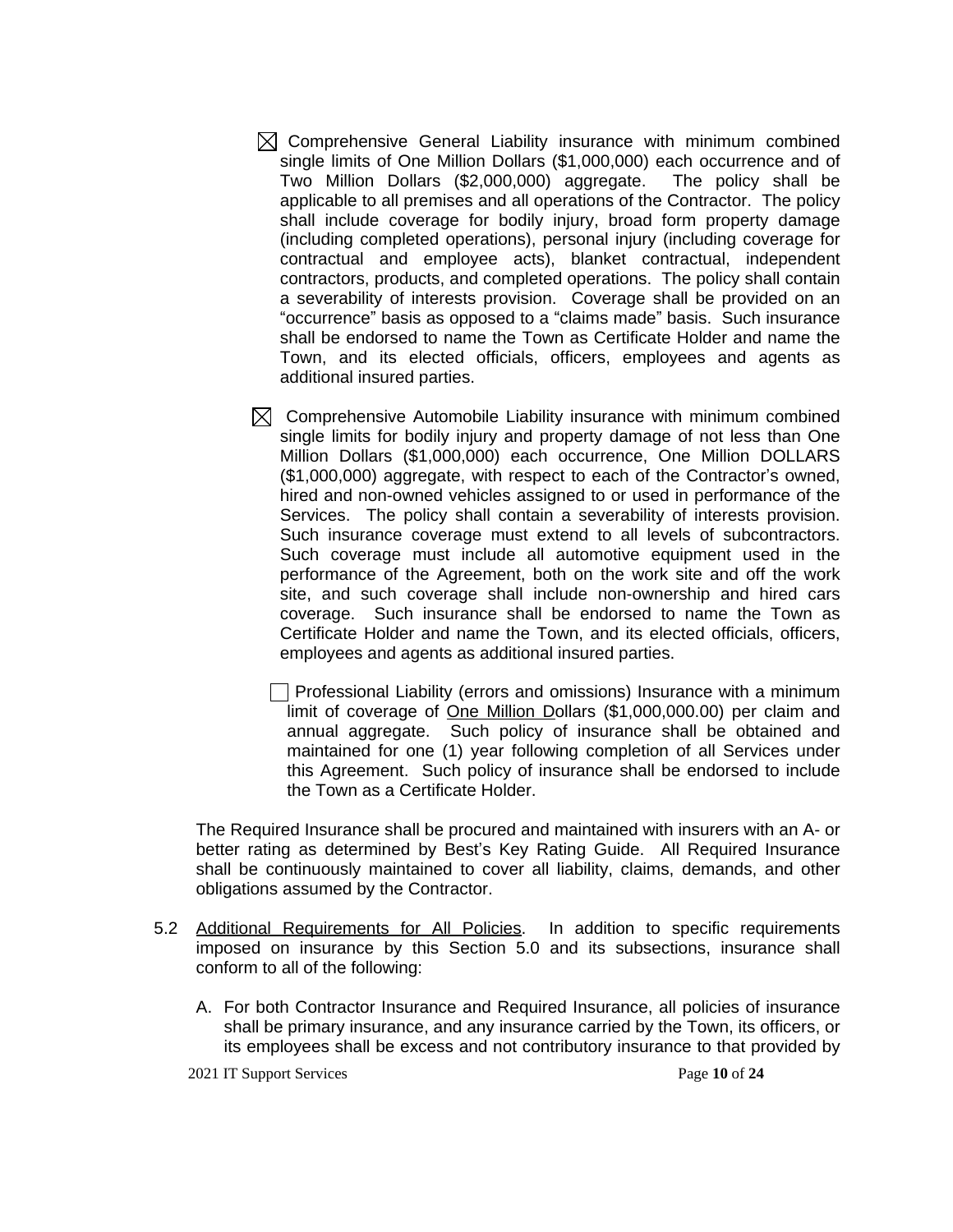the Contractor; provided, however, that the Town shall not be obligated to obtain or maintain any insurance whatsoever for any claim, damage, or purpose arising from or related to this Agreement and the Services. The Contractor shall not be an insured party for any Town-obtained insurance policy or coverage.

- B. For both Contractor Insurance and Required Insurance, the Contractor shall be solely responsible for any deductible losses.
- C. For Required Insurance, no policy of insurance shall contain any exclusion for bodily injury or property damage arising from completed operations.
- D. For Required Insurance, every policy of insurance shall provide that the Town will receive notice no less than thirty (30) days prior to any cancellation, termination, or a material change in such policy or in the alternative, the Contractor shall provide such notice as soon as reasonably practicable and in no event less than thirty (30) days prior to any cancellation, termination, or a material change in such policy.
- 5.3 Failure to Obtain or Maintain Insurance. The Contractor's failure to obtain and continuously maintain policies of insurance in accordance with this Section 5.0 and its subsections shall not limit, prevent, preclude, excuse, or modify any liability, claims, demands, or other obligations of the Contractor arising from performance or non-performance of this Agreement. Failure on the part of the Contractor to obtain and to continuously maintain policies providing the required coverage, conditions, restrictions, notices, and minimum limits shall constitute a material breach of this Agreement upon which the Town may immediately terminate this Agreement, or, at its discretion, the Town may procure or renew any such policy or any extended reporting period thereto and may pay any and all premiums in connection therewith, and all monies so paid by the Town shall be repaid by Contractor to the Town immediately upon demand by the Town, or at the Town's sole discretion, the Town may offset the cost of the premiums against any monies due to the Contractor from the Town pursuant to this Agreement.
- 5.4 Insurance Certificates. **Prior to commencement of the Services, the Contractor shall submit to the Town certificates of insurance for all Required Insurance and all necessary endorsements**. Insurance limits, term of insurance, insured parties, and other information sufficient to demonstrate conformance with this Section 5.0 and its subsections shall be indicated on each certificate of insurance. **Certificates of insurance shall reference the Project/Services Name as identified on the first page of this Agreement.** The Town may request and the Contractor shall provide within three (3) business days of such request a current certified copy of any policy of Required Insurance and any endorsement of such policy. The Town may, at its election, withhold payment for Services until the requested insurance policies are received and found to be in accordance with the Agreement.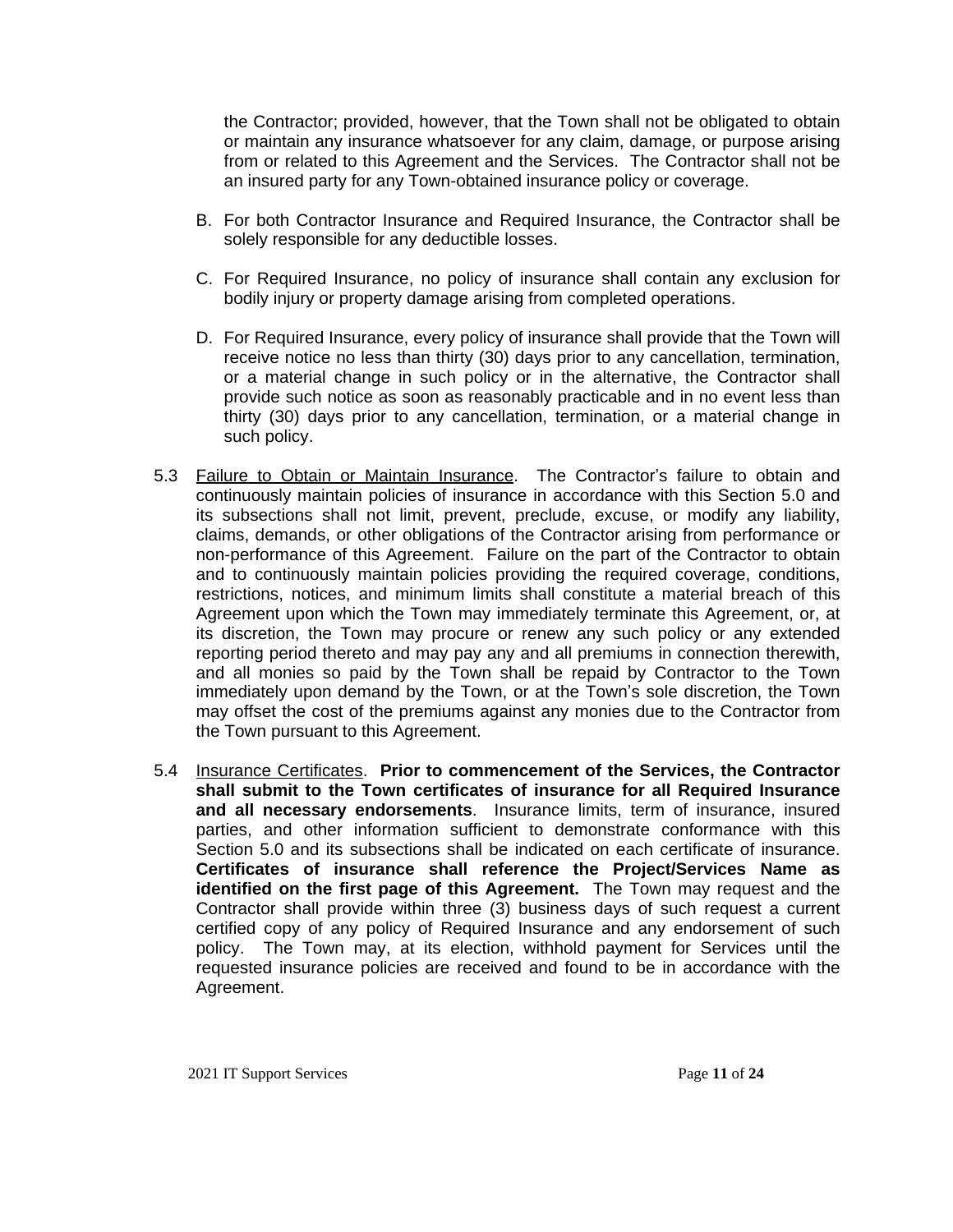#### **6.0 CLAIMS, INDEMNIFICATION, HOLD HARMLESS AND DEFENSE**

- 6.1 Notices of Claim. A Party shall notify the other Party immediately and in writing in the event that a Party learns of a third-party claim or an allegation of a third-party claim arising or resulting from the Parties' performance or failure to perform pursuant to this Agreement. The Parties shall reasonably cooperate in sharing information concerning potential claims.
- 6.2 Claims Challenging Town Law, Ordinance, Rule, or Policy/Procedure. In the event any claim is asserted by a third-party against the Town and/or the Contractor alleging that any law, statute, ordinance, rule or approved Town policy or procedure is unlawful, unconstitutional or otherwise improper, then:
	- A. The Contractor shall not be entitled to and shall not defend such claim; and
	- B. The Town may, at its sole discretion, elect to defend, not defend, settle, confess, compromise, or otherwise direct the manner in which such claim is addressed; and
	- C. The Contractor shall reasonably cooperate with the Town in any Town defense of such claim although the Contractor shall bear any cost or expense incurred by the Contractor in such cooperation, including but not limited to the Contractor's cost and expense incurred in consultation with its own legal counsel; and
	- D. Only if authorized by law and without waiving the provisions of the Colorado Constitution or the Colorado Governmental Immunity Act, the Town shall indemnify and hold Contractor harmless for any damages, liability, expenses, or court awards, including costs and attorney's fees that are or may be awarded as a result of any loss, injury or damage sustained or claimed to have been sustained by any third-party, including but not limited to, any person, firm, partnership, or corporation, in connection with or arising out of such claim.
- 6.3 Indemnification for Certain Claims. For any claim not within the scope of Section 6.2 above, Contractor expressly agrees to indemnify and hold harmless the Town, and any of its council members, board members, commissioners, officials, officers, agents, Contractors, attorneys, or employees from any and all damages, liability, expenses, or court awards, including costs and attorney's fees that are or may be awarded as a result of any loss, injury or damage sustained or claimed to have been sustained by any third-party, including but not limited to, any person, firm, partnership, or corporation, in connection with or arising out of any intentional, reckless, negligent or tortious conduct, error, omission, or act of commission by Contractor or any of its employees, agents, or others acting on Contractor's behalf in performance of the Services. Nothing in this Agreement shall be construed as constituting a covenant, promise, or agreement by the Contractor to indemnify or hold the Town, its elected officials, board members, commissioners, officials, officers, agents, contractors, attorneys, or employees harmless for any negligence solely attributable to the Town, its elected officials, boards, commissions, officials,

2021 IT Support Services Page **12** of **24**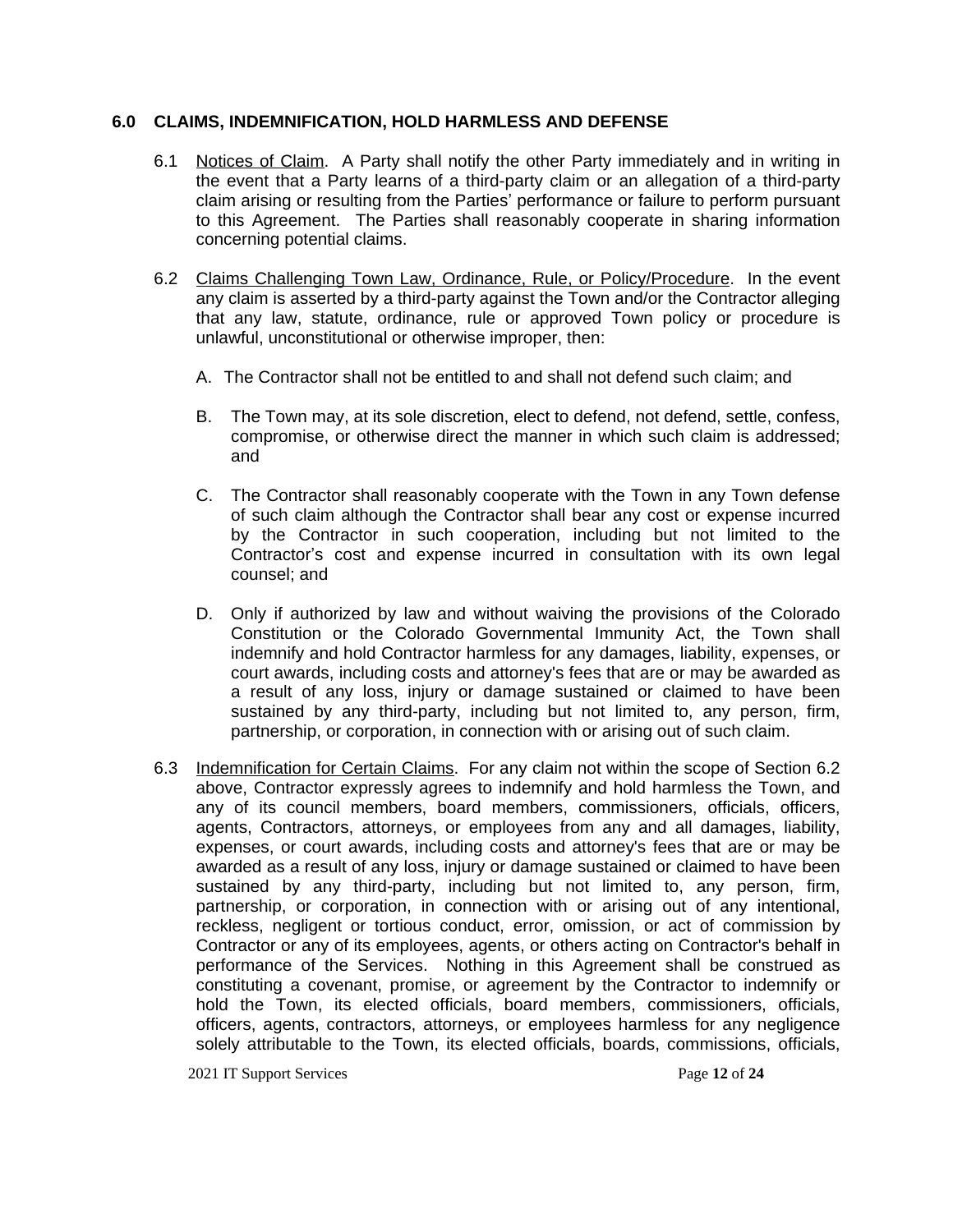officers, agents, Contractors, attorneys, or employees. The Contractor's obligation to indemnify pursuant to this Section shall survive the completion of the Services and shall survive the termination of this Agreement.

### 6.4 Defense of Claims.

- A. Claims Against Both the Town and Contractor. In the event any claim is asserted by a third-party against both the Town and Contractor arising out of any Party's performance of the Services which claim is not within the scope of Section 6.2 above, the Town shall be entitled to elect to defend such claim on behalf of both the Town and Contractor subject to the provisions governing indemnification set forth in this Section. In the event that the Town elects to defend such claim, the Town shall consult with Contractor in such defense but the Town is entitled to exercise its independent discretion in the manner of defense, including but not limited to the selection of litigation counsel and the discretion to settle, confess, compromise, or otherwise direct and dispose of any claim. In the event that the Town elects to defend such claim, Contractor may at its own cost and expense elect to assume the defense of Contractor, in which case Contractor shall bear its own attorneys' fees, costs, and expenses in such defense and such fees, costs, and expenses shall not be subject to indemnification pursuant to this Section.
- B. Claims Against Only One Party. In the event of any claim asserted by a thirdparty against only one Party to this Agreement arising out of any Party's performance of the Services which claim is not within the scope of Section 6.2 above, the Party shall be entitled to elect to defend such claim on behalf of such Party subject to the provisions governing indemnification set forth in this Section. Where appropriate, the defending Party may also elect to join the other Party through third-party practice or otherwise in accordance with the Colorado Rules of Civil Procedure or other applicable rules, in which case the joined Party may defend such claim subject to indemnification pursuant to this Section. In the event that a Party elects to intervene voluntarily in any claim asserted against the other Party arising out of any Party's performance of the Services or any claim that any law, statute, ordinance, rule or approved Town policy or procedure is unlawful, unconstitutional or otherwise improper, the intervening Party shall bear its own attorneys' fees, costs, and expenses in such intervention and such fees, costs, and expenses shall not be subject to indemnification pursuant to this Section.

# **7.0 RECORDS AND OWNERSHIP OF DOCUMENTS**

7.1 Retention and Open Records Act Compliance. All records of the Contractor related to the provision of Services hereunder, including public records as defined in the Colorado Open Records Act ("CORA"), and records produced or maintained in accordance with this Agreement, are to be retained and stored in accordance with the Town's records retention and disposal policies. Those records which constitute "public records" under CORA are to be at the Town offices or accessible and opened for public inspection in accordance with CORA

2021 IT Support Services Page **13** of **24**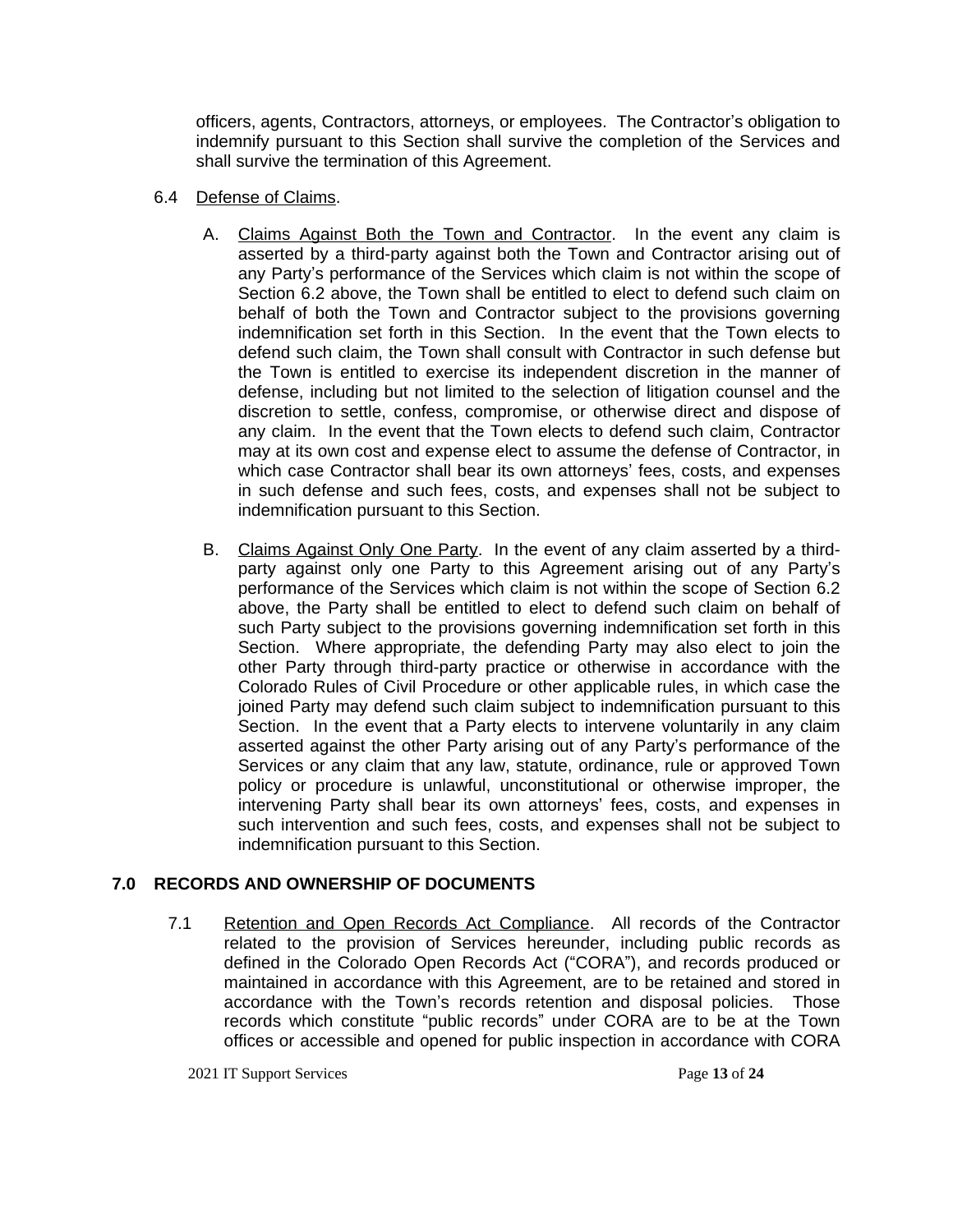and Town policies. Public records requests for such records shall be processed in accordance with Town policies. Contractor agrees to allow access by the Town and the public to all documents subject to disclosure under applicable law. Contractor's willful failure or refusal to comply with the provisions of this Section shall result in the immediate termination of this Agreement by the Town. For purposes of CORA, the Town Clerk is the custodian of all records produced or created as a result of this Agreement. Nothing contained herein shall limit the Contractor's right to defend against disclosure of records alleged to be public.

- 7.2 Town's Right of Inspection. The Town shall have the right to request that the Contractor provide to the Town a list of all records of the Contractor related to the provision of Services hereunder retained by the Contractor in accordance with this subsection and the storage location and method. Contractor agrees to allow inspection at reasonable times by the Town of all documents and records produced or maintained in accordance with this Agreement.
- 7.3 Ownership. Any work product, materials, and documents produced by the Contractor pursuant to this Agreement shall become property of the Town of Lyons upon delivery and shall not be made subject to any copyright unless authorized by the Town. Other materials, methodology and proprietary work used or provided by the Contractor to the Town not specifically created and delivered pursuant to the Services outlined in this Agreement may be protected by a copyright held by the Contractor and the Contractor reserves all rights granted to it by any copyright. The Town shall not reproduce, sell, or otherwise make copies of any copyrighted material, subject to the following exceptions: (1) for exclusive use internally by Town staff and/or Town contractors; or (2) pursuant to a request under the Colorado Open Records Act, C.R.S. § 24-72- 203, to the extent that such statute applies; or (3) pursuant to law, regulation, or court order. The Contractor waives any right to prevent its name from being used in connection with the Services.
- 7.4 Return of Records to Town. At the Town's request, upon expiration or termination of this Agreement, all records of the Contractor related to the provision of Services hereunder, including public records as defined in CORA, and records produced or maintained in accordance with this Agreement, are to be returned to the Town in a reasonable format and with an index as determined and requested by the Town.

# **8.0 FORCE MAJEURE**

Neither the Contractor nor the Town shall be liable for any delay in, or failure of performance of, any covenant or promise contained in this Agreement, nor shall any delay or failure constitute default or give rise to any liability for damages if, and only to extent that, such delay or failure is caused by "force majeure." As used in this Agreement, "force majeure" means acts of God, acts of the public enemy, acts of terrorism, unusually severe weather, fires, floods, epidemics, quarantines, strikes, labor disputes and freight embargoes, to the extent such events were not the result of, or were not aggravated by, the acts or omissions of the non-performing or delayed party.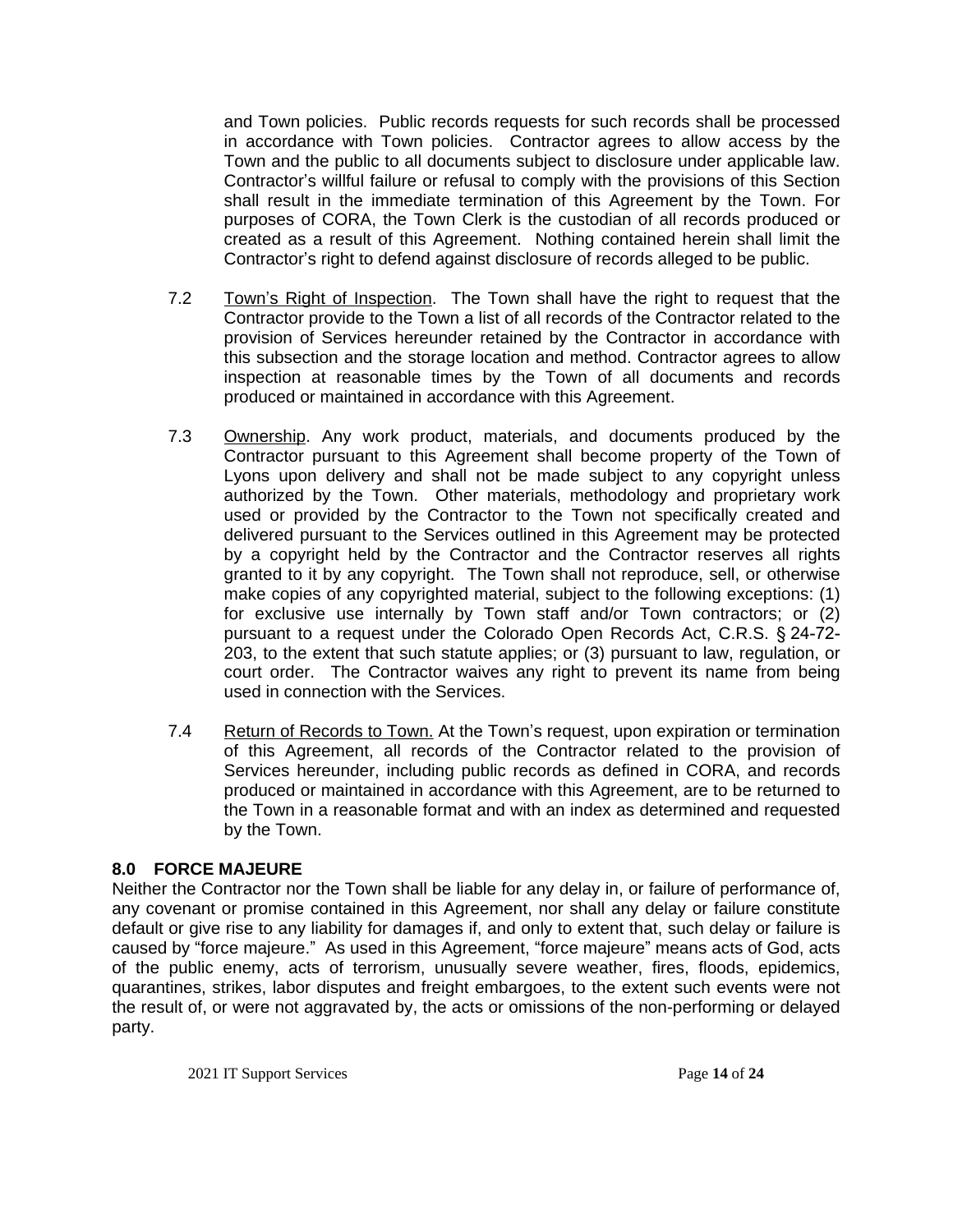#### **9.0 REMEDIES**

In addition to any other remedies provided for in this Agreement, and without limiting its remedies available at law, the Town may exercise the following remedial actions if the Contractor substantially fails to perform the duties and obligations of this Agreement. Substantial failure to perform the duties and obligations of this Agreement shall mean a significant, insufficient, incorrect, or improper performance, activities or inactions by the Contractor. The remedial actions include:

- A. Suspend the Contractor's performance pending necessary corrective action as specified by the Town without the Contractor's entitlement to an adjustment in any charge, fee, rate, price, cost, or schedule; and/or
- B. Withhold payment to the Contractor until the necessary services or corrections in performance are satisfactorily completed; and/or
- C. Deny payment for those services which have not been satisfactorily performed, and which, due to circumstances caused by the Contractor, cannot be performed, or if performed would be of no value to the Town; and/or
- D. Terminate this Agreement in accordance with this Agreement; and/or
- E. Other remedies as may be provided by attached addendum or addenda.

The foregoing remedies are cumulative and the Town, in its sole discretion, may exercise any or all of the remedies individually or simultaneously.

#### **10.0 MISCELLANEOUS PROVISIONS**

- 10.1 No Waiver of Rights. A waiver by any Party to this Agreement of the breach of any term or provision of this Agreement shall not operate or be construed as a waiver of any subsequent breach by either Party. The Town's approval or acceptance of, or payment for, services shall not be construed to operate as a waiver of any rights or benefits to be provided under this Agreement. No covenant or term of this Agreement shall be deemed to be waived by the Town except in writing signed by the Town Council or by a person expressly authorized to sign such waiver, and any written waiver of a right shall not be construed to be a waiver of any other right or to be a continuing waiver unless specifically stated.
- 2021 IT Support Services Page **15** of **24** 10.2 No Waiver of Governmental Immunity. Nothing in this Agreement shall be construed to waive, limit, or otherwise modify any governmental immunity that may be available by law to the Town, its officials, employees, contractors, or agents, or any other person acting on behalf of the Town and, in particular, governmental immunity afforded or available pursuant to the Colorado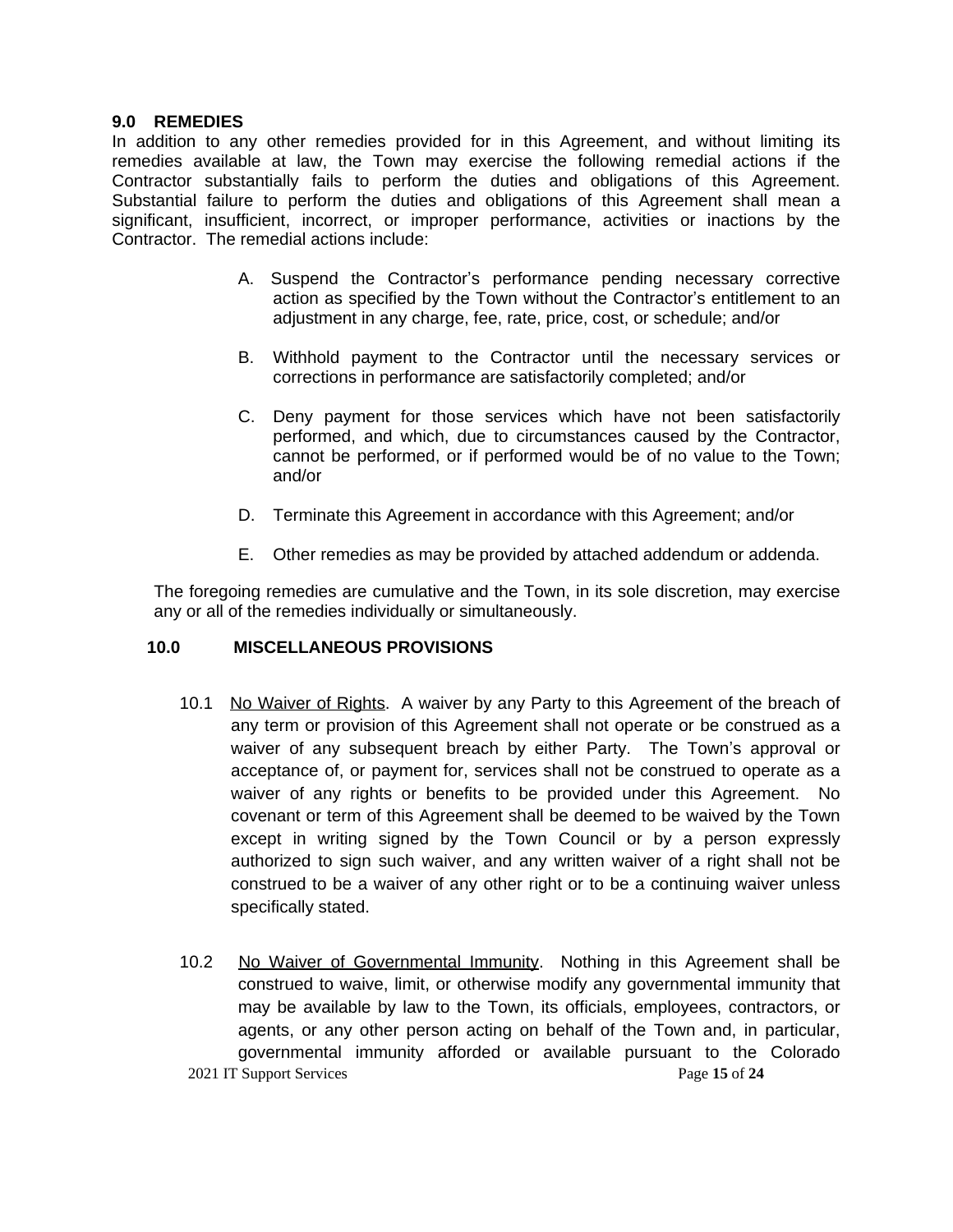Governmental Immunity Act, Title 24, Article 10 of the Colorado Revised Statutes.

- 10.3 Binding Effect. The Parties agree that this Agreement, by its terms, shall be binding upon the successors, heirs, legal representatives, and assigns; provided that this Section 10.3 shall not authorize assignment.
- 10.4 No Third-party Beneficiaries. Nothing contained in this Agreement is intended to or shall create a contractual relationship with, cause of action in favor of, or claim for relief for, any third-party, including any agent, sub-consultant or subcontractor of Contractor. Absolutely no third-party beneficiaries are intended by this Agreement. Any third-party receiving a benefit from this Agreement is an incidental and unintended beneficiary only.
- 10.5 Article X, Section 20/TABOR. The Parties understand and acknowledge that the Town is subject to Article X, § 20 of the Colorado Constitution ("TABOR"). The Parties do not intend to violate the terms and requirements of TABOR by the execution of this Agreement. It is understood and agreed that this Agreement does not create a multi-fiscal year direct or indirect debt or obligation within the meaning of TABOR and, therefore, notwithstanding anything in this Agreement to the contrary, all payment obligations of the Town are expressly dependent and conditioned upon the continuing availability of funds beyond the term of the Town's current fiscal period ending upon the next succeeding December 31. Financial obligations of the Town payable after the current fiscal year are contingent upon funds for that purpose being appropriated, budgeted, and otherwise made available in accordance with the rules, regulations, and resolutions of Town of Lyons, and other applicable law. Upon the failure to appropriate such funds, this Agreement shall be terminated.
- 10.6 Governing Law, Venue, and Enforcement. This Agreement shall be governed by and interpreted according to the law of the State of Colorado. Venue for any action arising under this Agreement shall be in the appropriate court for Boulder County, Colorado. To reduce the cost of dispute resolution and to expedite the resolution of disputes under this Agreement, the Parties hereby waive any and all right either may have to request a jury trial in any civil action relating primarily to the enforcement of this Agreement. The Parties agree that the rule that ambiguities in a contract are to be construed against the drafting party shall not apply to the interpretation of this Agreement. If there is any conflict between the language of this Agreement and any exhibit or attachment, the language of this Agreement shall govern.

2021 IT Support Services Page **16** of **24**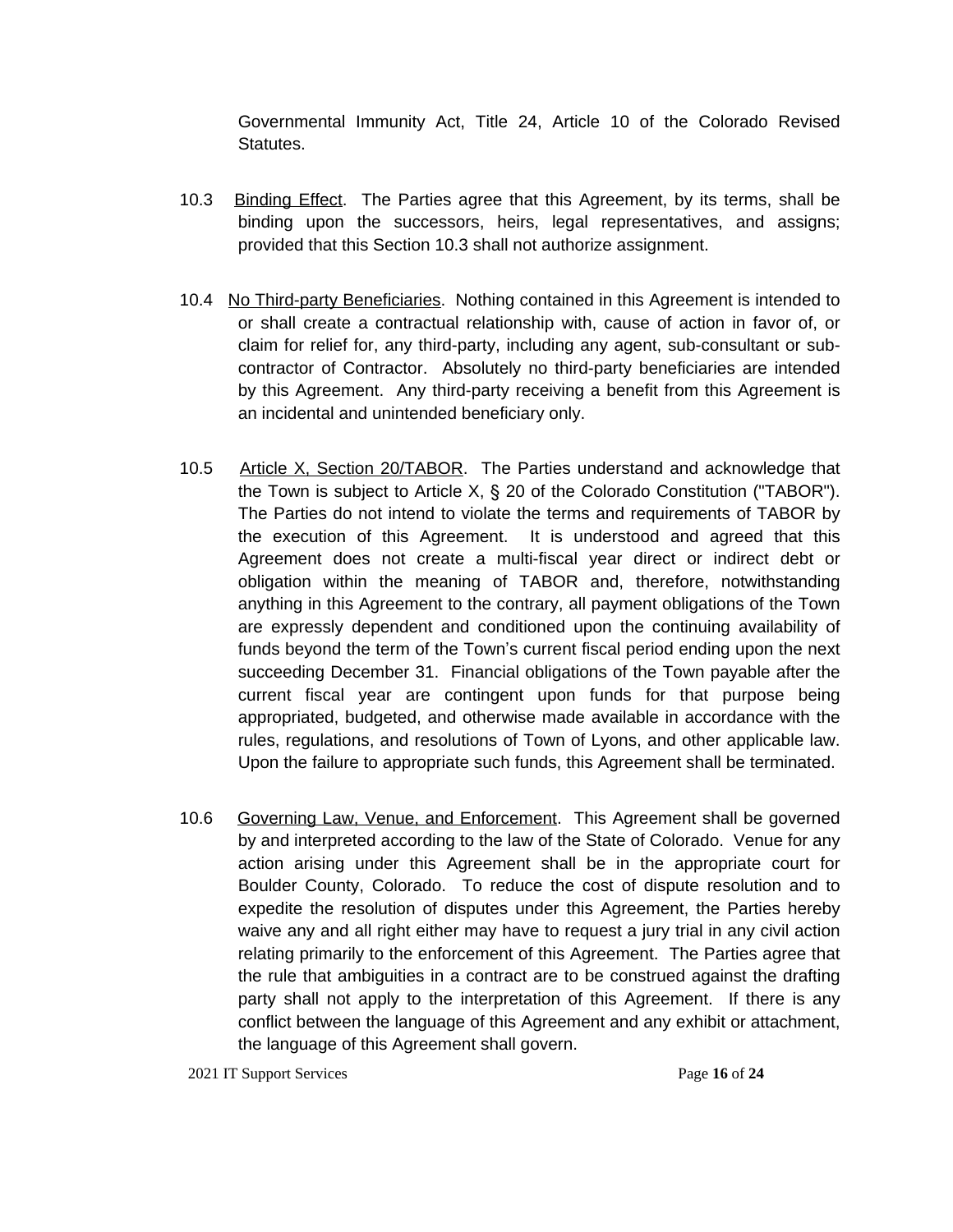- 10.7 Survival of Terms and Conditions. The Parties understand and agree that all terms and conditions of the Agreement that require continued performance, compliance, or effect beyond the termination date of the Agreement shall survive such termination date and shall be enforceable in the event of a failure to perform or comply.
- 10.8 Assignment and Release. All or part of the rights, duties, obligations, responsibilities, or benefits set forth in this Agreement shall not be assigned by the Contractor without the express written consent of the Town. Any written assignment shall expressly refer to this Agreement, specify the particular rights, duties, obligations, responsibilities, or benefits so assigned, and shall not be effective unless approved by the Town through the authorizing agent executing this Agreement. No assignment shall release the Contractor from performance of any duty, obligation, or responsibility unless such release is clearly expressed in such written document of assignment.
- 10.9 Interpretation and Mutual Negotiation. It is the intent of the Parties that this Agreement shall in all instances be interpreted to reflect the Contractor's status as an independent contractor with the Town and that in no event shall this Agreement be interpreted as establishing an employment relationship between the Town and either Contractor or Contractor's employees, agents, or representatives. The Parties agree that this Agreement is the result of mutual negotiation between the Parties and that the Agreement shall not be construed against the Town on grounds relating to drafting, revision, review, or recommendation by any agent or representative of the Town. The Parties further agree that all warranties in this Agreement are made by the Contractor to induce the Town to accept the Contractor's offer to enter into this Agreement and have been incorporated into the Agreement at the Contractor's request.
- 10.10 Paragraph Captions. The captions of the paragraphs and sections are set forth only for the convenience and reference of the Parties and are not intended in any way to define, limit or describe the scope or intent of this Agreement.
- 10.11 Agreement Controls. In the event a conflict exists between this Agreement and any term in any exhibit attached or incorporated into this Agreement, the terms in this Agreement shall supersede the terms in such exhibit.
- 2021 IT Support Services Page **17** of **24** 10.12 Integration and Amendment. This Agreement represents the entire and integrated agreement between the Town and the Contractor and supersedes all prior negotiations, representations, or agreements, either written or oral.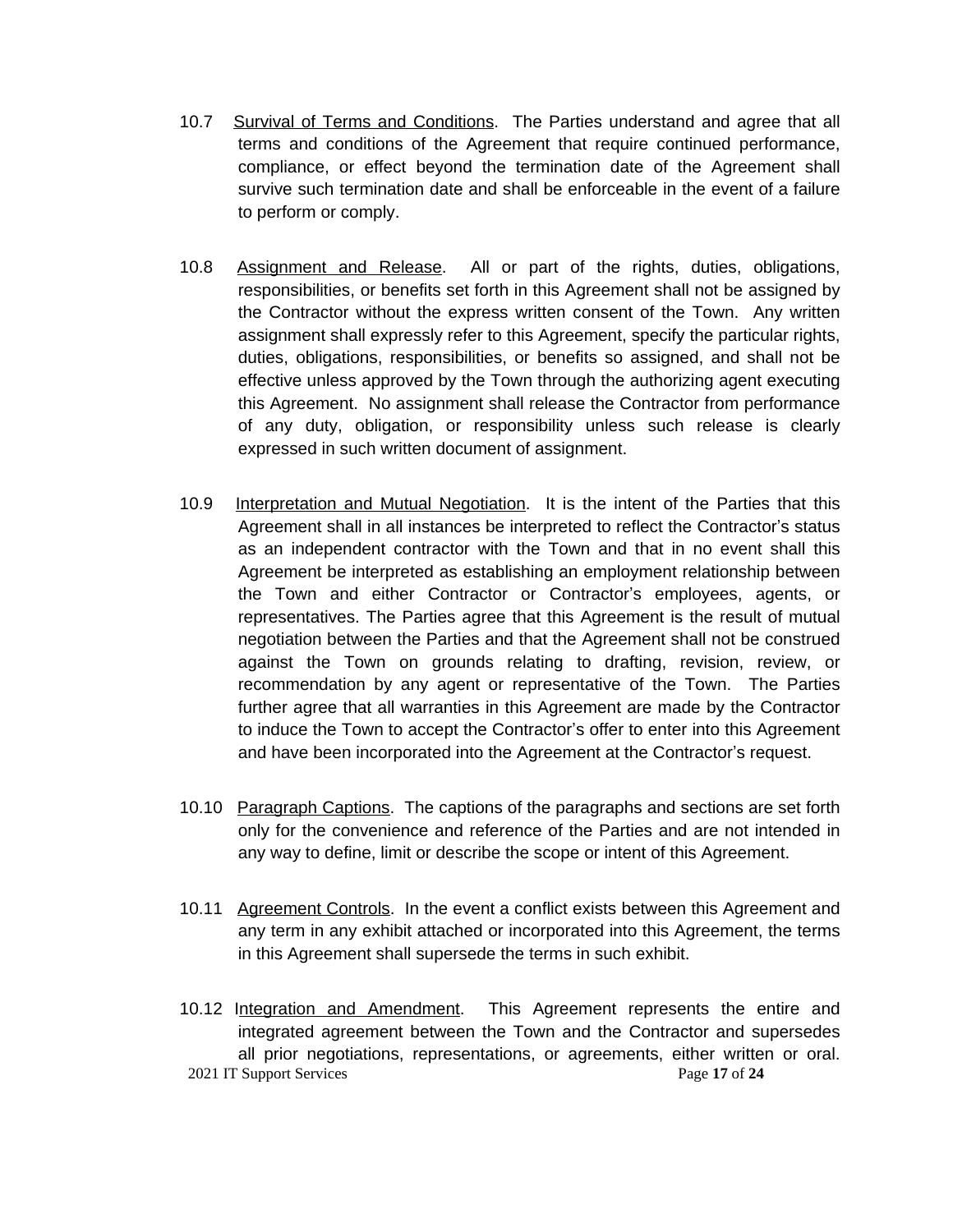Any amendments to this Agreement must be in writing and be signed by both the Town and the Contractor.

- 10.13 Severability. Invalidation of any of the provisions of this Agreement or any paragraph, sentence, clause, phrase, or word herein or the application thereof in any given circumstance shall not affect the validity of any other provision of this Agreement.
- 10.14 Incorporation of Exhibits. Unless otherwise stated in this Agreement, exhibits, applications, or documents referenced in this Agreement shall be incorporated into this Agreement for all purposes. In the event of a conflict between any incorporated exhibit and this Agreement, the provisions of this Agreement shall govern and control.
- 10.15 Notices. Unless otherwise specifically required by a provision of this Agreement, any notice required or permitted by this Agreement shall be in writing and shall be deemed to have been sufficiently given for all purposes if sent by certified mail or registered mail, postage and fees prepaid, addressed to the Party to whom such notice is to be given at the address set forth below or at such other address as has been previously furnished in writing, to the other Party. Such notice shall be deemed to have been given when deposited in the United States Mail properly addressed to the intended recipient.

# **If to the Town** : **If to Contractor**:

| <b>Town Administrator</b>  |               |
|----------------------------|---------------|
| Lyons Town Hall            |               |
| PO Box 49                  |               |
| 432 5th Ave,               |               |
| Lyons, CO 80540            |               |
| With Copy to:              | With Copy to: |
| <b>Lyons Town Attorney</b> |               |
| Kissinger and Fellman      |               |
|                            |               |
|                            |               |
|                            |               |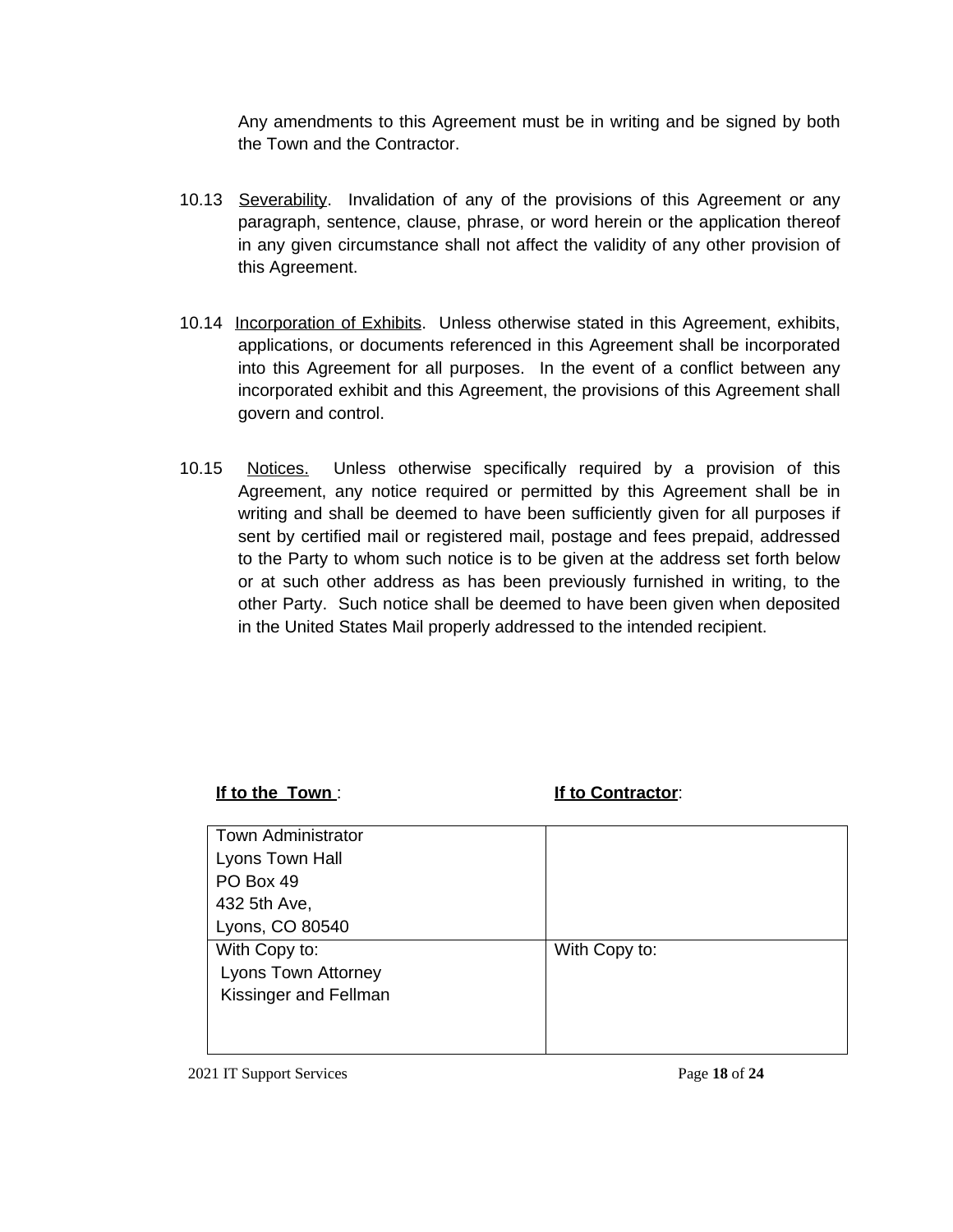10.16 Counterparts. This Agreement may be executed in one or more counterparts, each of which shall constitute an original and all of which shall constitute one and the same document. In addition, the Parties specifically acknowledge and agree that electronic signatures shall be effective for all purposes, in accordance with the provisions of the Uniform Electronic Transactions Act, Title 24, Article 71.3 of the Colorado Revised Statutes.

### **11.0 ATTACHMENTS**

- 11.1 Attachments. The following are attached to and incorporated into this Agreement by reference:
	- Scope of Work (**Exhibit A**)
	- Compensation (**Exhibit B**)
	- Federal Emergency Management Agency ("FEMA") Grant Program Requirements for Procurement Contracts (**Attachment** )
	- Colorado Community Development Block Grant Disaster Recovery Program ("CDBG-DR") Requirements for Contracts (**Attachment** )
	- Economic Development Administration ("EDA") Requirements for Procurement Contracts (**Attachment** )
	- Patent Rights for Small Business Firms and Non-Profit Organizations (**Attachment** )
		- Contractor's Certificate(s) of Insurance
		- Contractor Proof of Professional Licensing
			- Other:
- 11.2 Applicability of Davis-Bacon Act and Other Terms in Attachments. If the Town is receiving CDBG-DR Funds and/or funding from the EDA for the Project that is the subject of this Agreement, then both funding sources require certain terms and conditions to be integrated into this Agreement through the Attachments. However, certain terms of the required Attachments apply to construction contracts only.
	- A.  $\boxtimes$  If this box is checked, this Agreement is a contract for professional services for the Town of Lyons and certain terms or provisions in the required Attachments to this Agreement do not apply because this Agreement is not a construction contract. Terms and provisions in the Attachments setting forth requirements for the following do not apply to this Agreement:
	- The Davis-Bacon Act, § 40 U.S.C. 3141 3148, as supplemented by U.S. Department of Labor regulations (29 CFR, Part 5); and
	- Any other term or provision applicable only to construction contracts.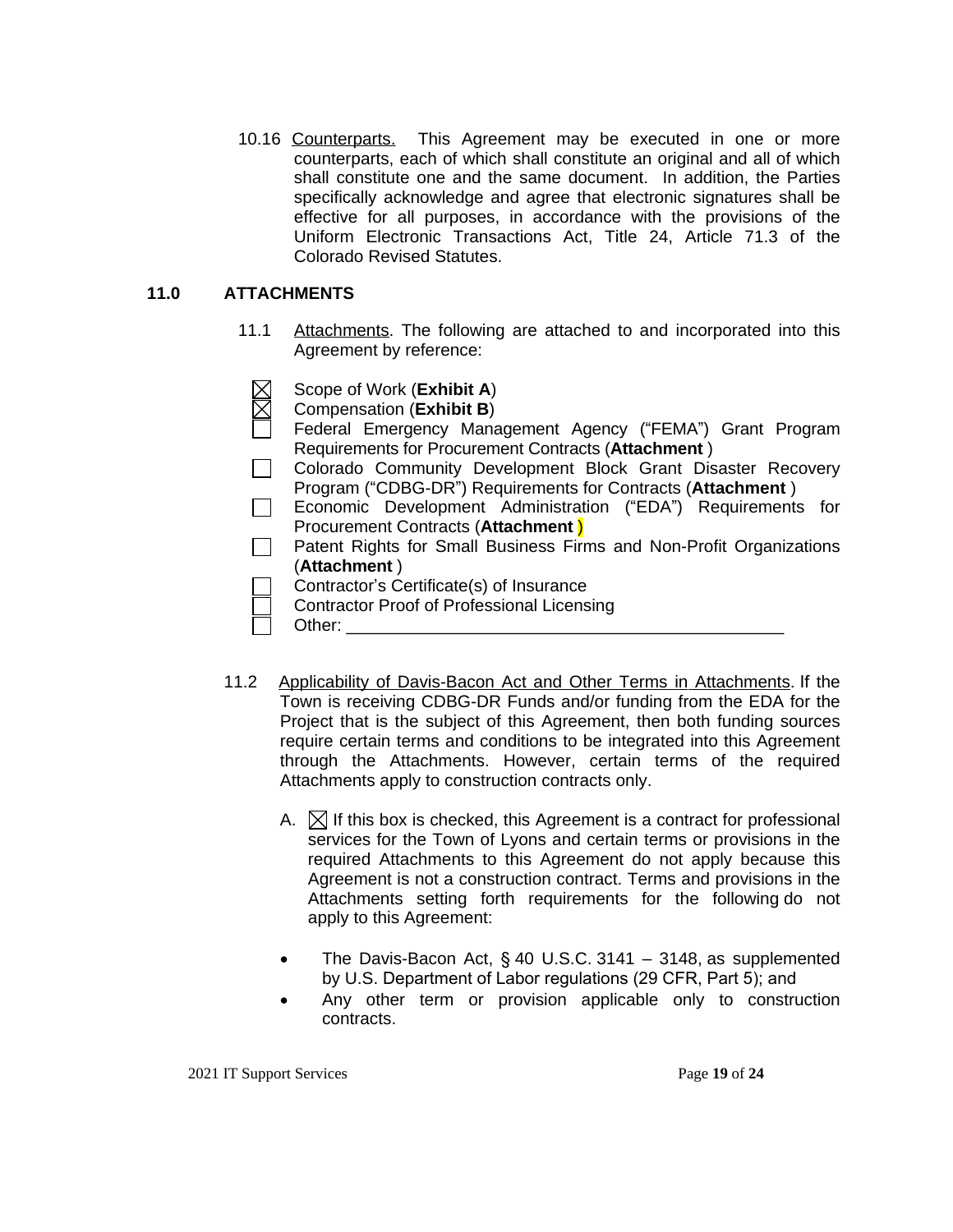- B. Provisions Required by Law Deemed Inserted. Each and every provision of law and clause required by law to be inserted in this Agreement shall be deemed to be inserted herein and the Agreement shall be read and enforced as though it were included herein, and if through mistake or otherwise any provision is not inserted, or is not correctly inserted, then upon the application of either Party the Agreement shall forthwith be physically amended to make such insertion or correction.
- C. Agreement to Execute Other Required Documents. Contractor and all subcontractors, by entering into the Agreement, understand and agree that funding for the Project is provided under federal and/or state programs with specific contracting requirements. To the extent any such requirement is not otherwise set forth herein, Contractor agrees to execute such amendments or further agreements as may be necessary to ensure that the Town funding for the Work is provided
- D. Compliance with Laws. If the Agreement is funded in whole or in part with CDBG funds through the Town's Community Development Block Grant Program as administered by the Colorado Division of Local Government, Department of Local Affairs and/or with funds administered by the Division of Homeland Security and Emergency Management in the Department of Public Safety, then Contractor shall comply with those regulations and restrictions normally associated with federally-funded programs and any other requirements that the state may prescribe, whether or not herein recited. The Contractor shall comply with all applicable laws, ordinances and codes of the state and local government.

# **12.0 AUTHORITY**

The individuals executing this Agreement represent that they are expressly authorized to enter into this Agreement on behalf of Town of Lyons and the Contractor and bind their respective entities.

# REMAINDER OF THIS PAGE INTENTIONALLY LEFT BLANK

# SIGNATURE PAGE FOLLOWS

2021 IT Support Services Page **20** of **24**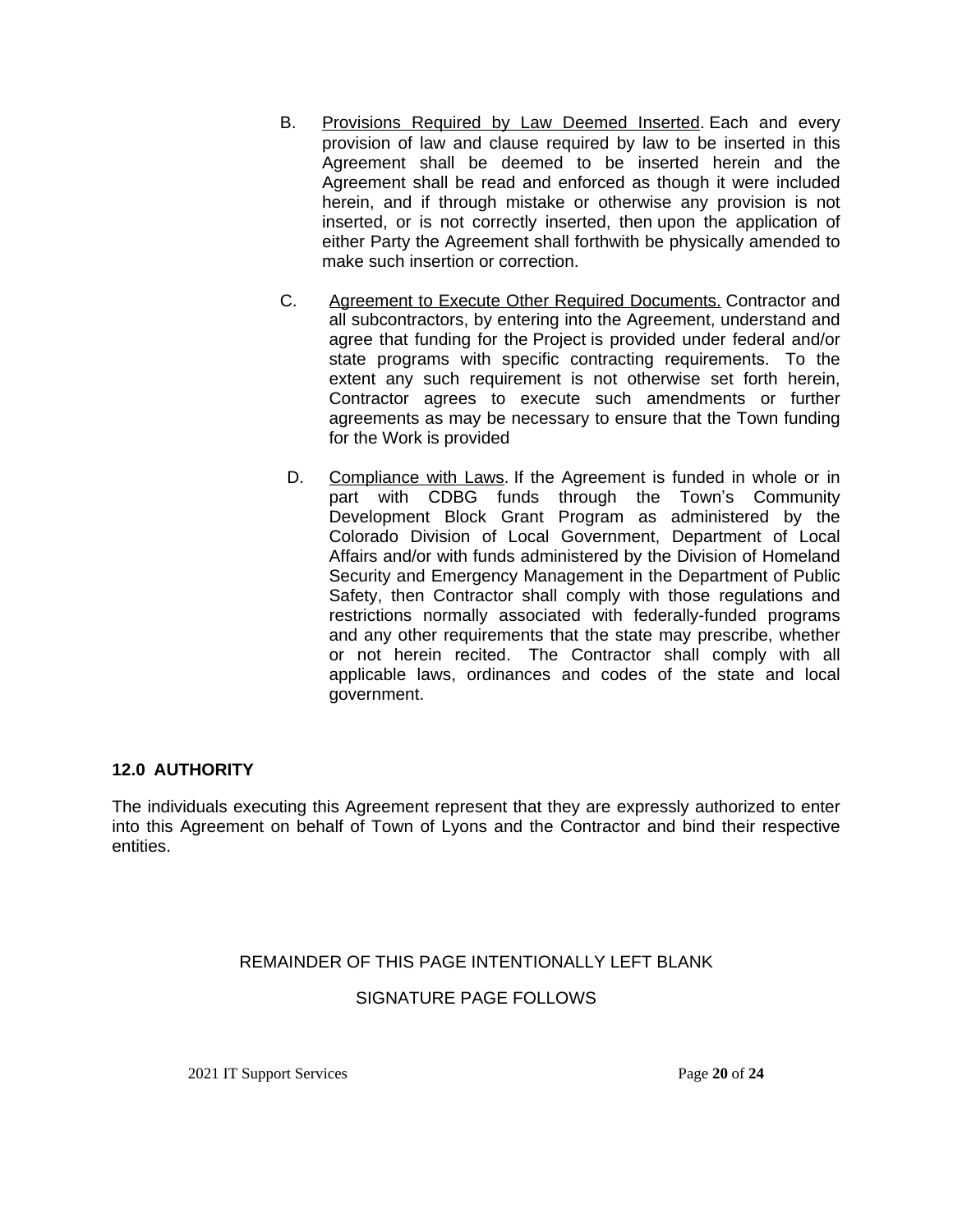#### **THIS AGREEMENT is executed and made effective as provided above.**

# **TOWN OF LYONS, COLORADO**:

Approval by Town Board of Trustees  $\boxtimes$ By: \_\_\_\_\_\_\_\_\_\_\_\_\_\_\_\_\_\_\_\_\_\_\_\_\_\_\_\_\_\_\_\_

Mayor or Mayor Pro Tem

Approval by Town Administrator

By: \_\_\_\_\_\_\_\_\_\_\_\_\_\_\_\_\_\_\_\_\_\_\_\_\_\_\_\_\_\_\_\_

Victoria Simonsen, Town Administrator

ATTEST:

Dolores Vasquez, Town Clerk

APPROVED AS TO FORM (*Excluding Exhibits*) Not Required  $\mathsf{L}$ 

\_\_\_\_\_\_\_\_\_\_\_\_\_\_\_\_\_\_\_\_\_\_\_\_\_\_\_\_\_\_\_\_

\_\_\_\_\_\_\_\_\_\_\_\_\_\_\_\_\_\_\_\_\_\_\_\_\_\_\_\_\_\_\_\_\_\_\_ For Town Attorney's Office

#### **CONTRACTOR:**

| By·           |  |  |
|---------------|--|--|
| Printed name: |  |  |
| lts:          |  |  |

| <b>STATE OF</b><br><b>COUNTY OF</b><br>SS.                                         |                                                                                    |        |
|------------------------------------------------------------------------------------|------------------------------------------------------------------------------------|--------|
| The foregoing Professional Services Agreement was acknowledged before me this ____ |                                                                                    | day of |
|                                                                                    |                                                                                    | of     |
|                                                                                    | $a \sim a$                                                                         |        |
| Witness my hand and official seal.                                                 |                                                                                    |        |
| My commission expires: ____________.                                               |                                                                                    |        |
|                                                                                    | <b>Notary Public</b><br>(Required for all contracts (C.R.S. § 8-40-202(2)(b)(IV))) |        |
|                                                                                    |                                                                                    |        |

2021 IT Support Services Page **21** of **24**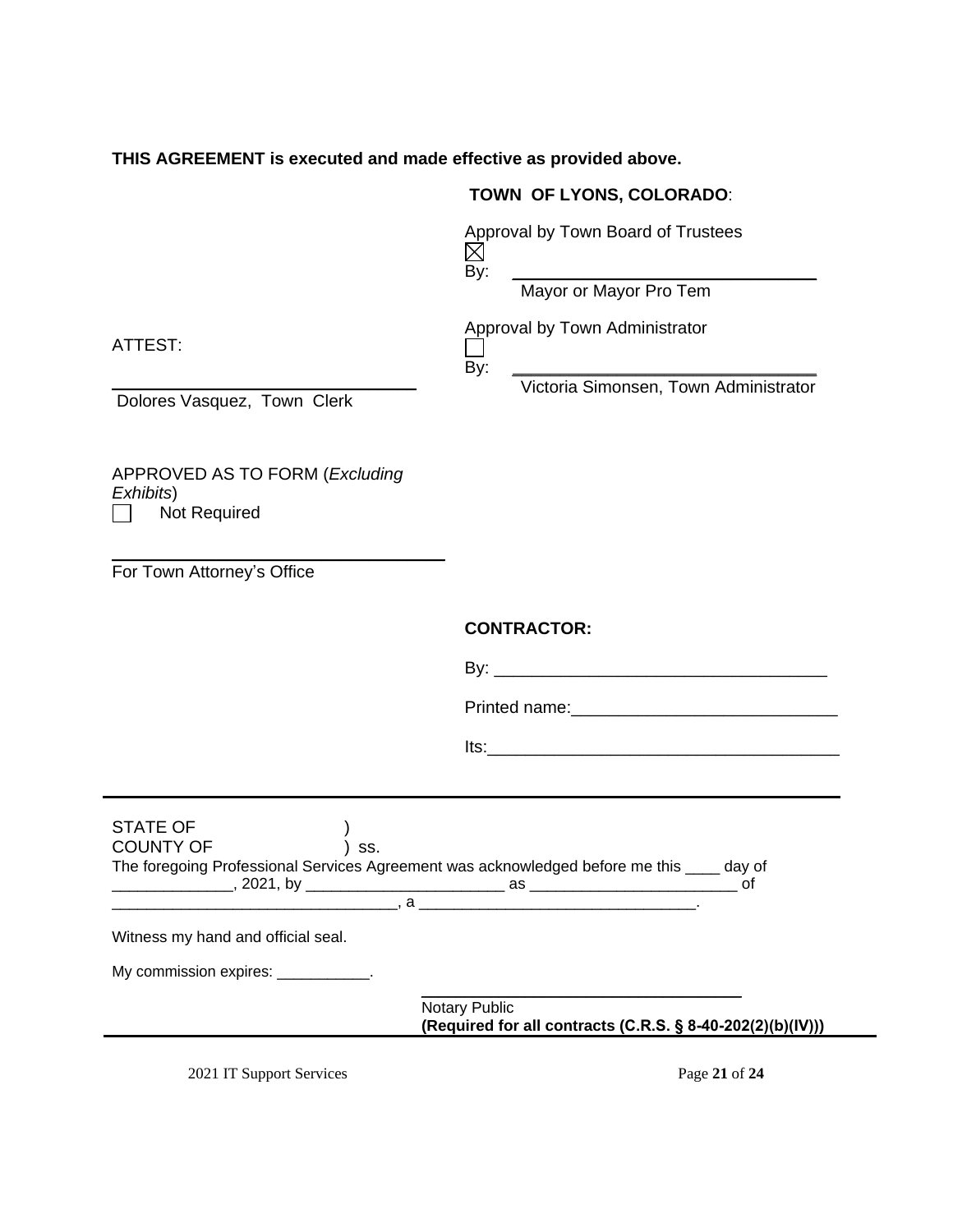#### **EXHIBIT A SCOPE OF SERVICES**

#### **A. Desktop Application Support for Hardware and Software**

Performance of basic support functions, including the installation of PC's, laptops, mobile devices, printers, peripherals, and office software; diagnosis and correction of desktop application problems, configuring of PC's, laptops and mobile devices for standard applications; identification and correction of user hardware problems, with advanced troubleshooting as needed; maintenance of an updated inventory of all related computer related hardware, to make available to Town personnel upon request; and implementation of HELP DESK procedures under policy constraints of the successful vendor.

#### **B. Server and Workstation Administrative Services**

Management of networks and computer systems, including standard office applications, arcGIS mapping, databases, messaging, servers and associated hardware, software, storage, communications, and operating systems, necessary for performance, security, reliability, and recoverability of the systems.

Scheduling of preventive maintenance for equipment in the areas of coverage is properly and promptly performed; maintenance of records for all HELP DESK tickets for on-site visits, remote support and telephone support is available; development of operations and quality assurance for backup plans and procedures are being followed.

Configuration management, including changes, upgrades, patches, etc. is maintained; management of user login's and password security is documented; and support of software products relating to servers and workstations; timely response to repair and maintenance work for the user. Cloud hosted services.

#### **C. Network Administration Services**

Maintenance and support of network equipment, including switches, firewalls, routers, and other security devices is included. Installation and maintenance of printers, scanners, network devices etc; analysis, routine configuration changes, and installation of patches and upgrades; minor cabling if needed; alert notifications in case of failure of equipment. Proactive monitoring of network equipment, including performance indicators to report on threshold limitations; network performance and network management services; continuous troubleshooting are required.

Maintenance of network documentation for daily, weekly, and monthly services is required.

#### **D. Email, Security and Backup Efforts**

Maintenance of Town email accounts using the Town domain, adding, changing, and/or deleting Town employee accounts as requested; maintenance of virus detection programs on the Town servers and user computers and laptops; performance of periodic security audits, including notification of suspected breaches of security to the Town designated person are required. Protocol for access to blocked emails.

Configuration of the Town systems to enable remote access in a secure environment, with provisions for remote access administration, as requested by the Town Designee is required.

Requirements for a data backup policy, with procedures in place to handle daily, weekly, monthly and an annual backup of the computer, data and information, email, and the like; program to restore systems and data if servers and/or computers go down, are required.

2021 IT Support Services Page **22** of **24**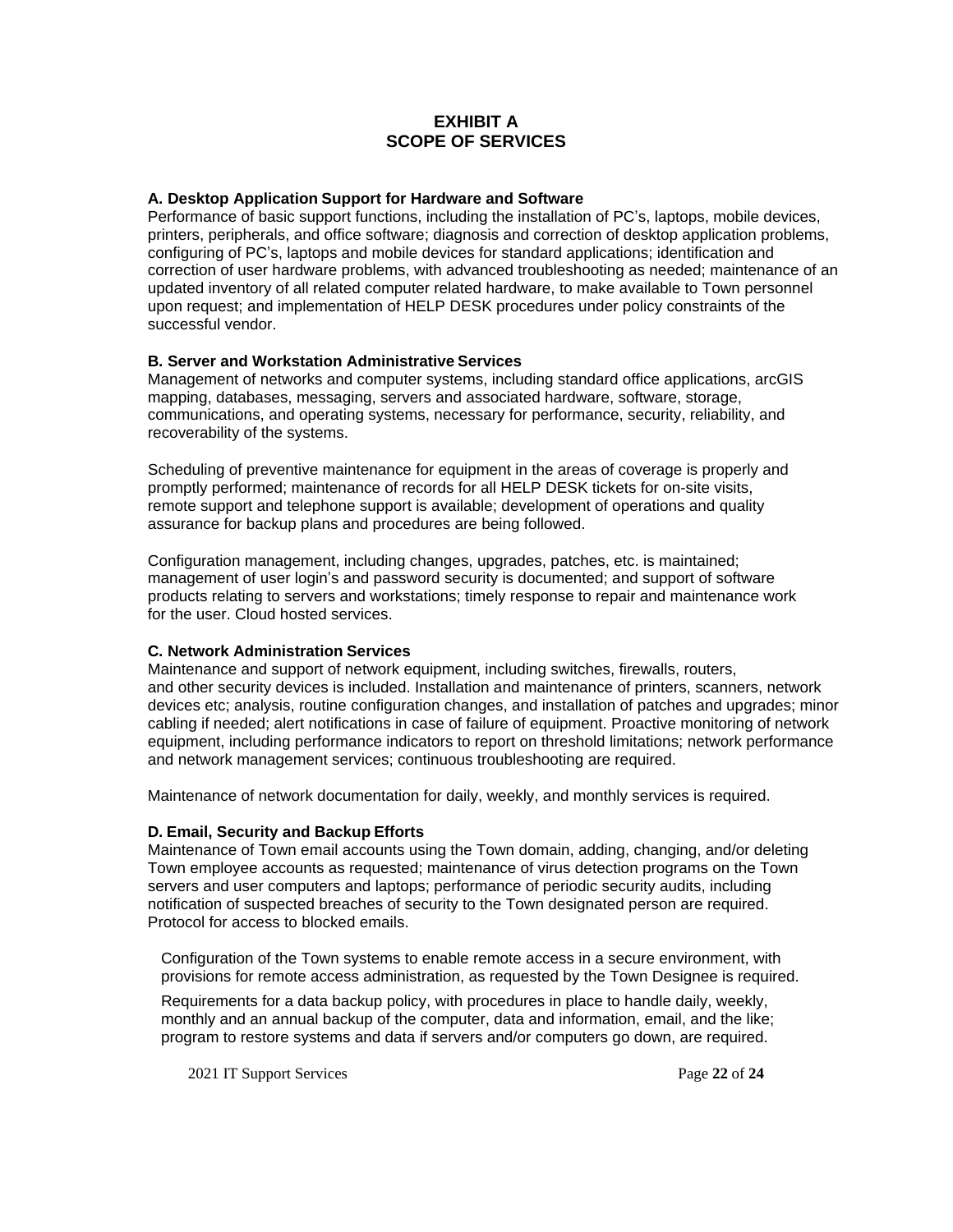#### **E. Planning**

Engineering, planning, and design services for major system enhancements and/or upgrades to existing systems; recommendations for future purchasing and technology needs, when requested or necessary.

Installation of new equipment, software, and transfer existing data when acquired, will be needed.

#### **F. Efficiency**

Ensure workstations, server and printers are optimized to save energy use when not in use. Efforts should be made to reduce paper use including systems/trainings/incentives to reduce printing along with defaulting printers to black and white double sided printing. Updates made when least disruptive to majority of staff.

#### **G.Additional Items**

Additional items recommended by the vendor that would help the overall IT services for the Town.